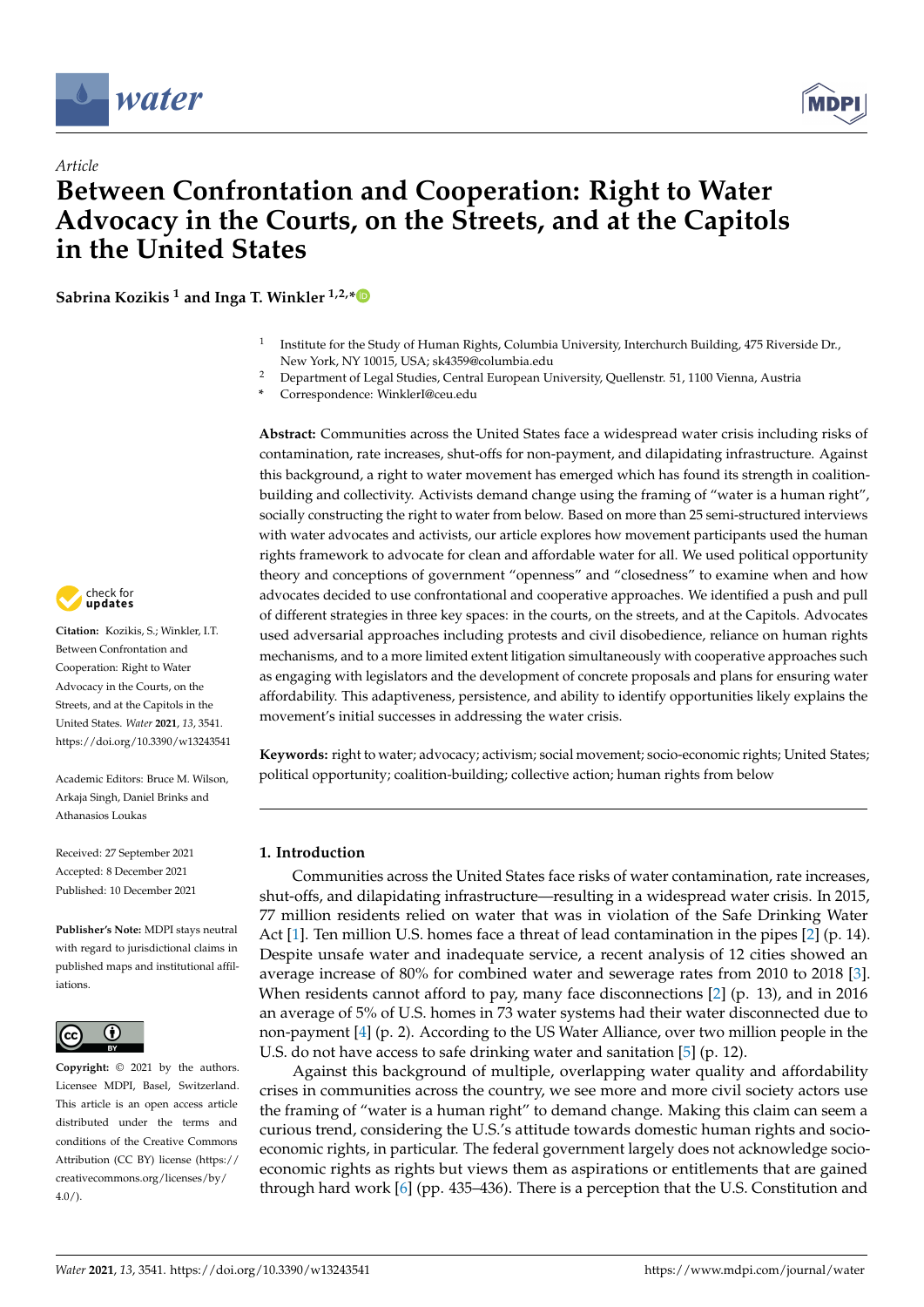legislation guarantee the necessary rights rendering international human rights instruments unnecessary [\[6\]](#page-13-5) (p. 435); see also [\[7\]](#page-13-6). The U.S. has not ratified the International Covenant on Economic, Social and Cultural Rights (ICESCR), and U.S. courts rarely rely on international human rights instruments.

At the international level, the U.S. government has supported the recognition of the human rights to water and sanitation. While the U.S. called for a vote and then abstained from voting on the original United Nations General Assembly resolution recognizing the right to water and sanitation in 2010 [\[8\]](#page-13-7), the U.S. has since joined consensus, voted in favor, and even co-sponsored resolutions on the rights to water and sanitation, thus expressing its political support for these rights. However, in its explanations of position, the U.S. is always quick to point to the significance of the rights to water and sanitation for international cooperation and stresses that it has made water and sanitation a priority in official development assistance [\[9\]](#page-13-8), thus relegating the rights to water and sanitation to challenges abroad. The U.S. also stresses that the rights to water and sanitation derive from the ICESCR, to which the U.S. is not a State party. Accordingly, the U.S. does not view the human rights to water and sanitation as domestically applicable and justiciable [\[10\]](#page-14-0).

Historically, there was a time when socio-economic rights were not seen as unnecessary. Socio-economic rights were at the forefront of the New Deal era policies under President Franklin D. Roosevelt in the 1930s [\[11\]](#page-14-1) (p. 289); [\[12\]](#page-14-2) (p. 107). During the drafting of the Universal Declaration of Human Rights (UDHR) after World War II the U.S. was a strong proponent of the inclusion of socio-economic rights [\[13\]](#page-14-3) (p. 896); [\[11\]](#page-14-1) (p. 294). However, a shift in the acceptance of domestic socio-economic rights occurred between 1947 and 1948. The UDHR was adopted against the backdrop of the Cold War, during which the U.S. experienced a rising fear of communism, ideas of isolationism, and opposition to addressing racial inequalities as a backlash to New Deal era policies [\[13\]](#page-14-3) (p. 895); [\[12\]](#page-14-2) (p. 118).

For a long time, NGOs, too, have been hesitant to advance socio-economic rights through advocacy  $[14]$  (pp. 1–3);  $[15]$ . In the last two decades, however, we see a shift in the movement towards embracing socio-economic rights in their work [\[16–](#page-14-6)[18\]](#page-14-7) (p. 381), perhaps most notably in the context of health. "Healthcare is a human right" has become a calling card for domestic human rights on a public scale. To some extent, this language has entered the political landscape, for example being pushed to the forefront of the 2020 debates for the Democratic primaries, with candidates declaring healthcare as a human right on national television [\[19\]](#page-14-8) and President Biden arguing on social media that "housing should be a right" [\[20\]](#page-14-9).

A similar trend can be observed for the right to water. At the political level, Senator Bernie Sanders and Representative Brenda Lawrence co-authored an op-ed for *The Guardian* seeking to bring access to water to the forefront of political discourse. They explicitly stated that water is a human right [\[21\]](#page-14-10). Water activists look towards the human rights framework for their advocacy, forming behind a rallying cry that "water is a human right". As we explored in a companion paper, it seems perplexing that activists relied on the human right to water in a country that still challenges the need for socio-economic rights. Yet, activists expressed that the human rights framework provides empowerment and validation to the communities that are most impacted [\[22\]](#page-14-11).

This article explores *how* advocates used the human right to water framework to work towards clean and affordable water for all. We find that advocates employed various strategies largely in social and political circles. Specifically, the article examines how activists and advocates participated in both confrontational and cooperative advocacy approaches in the courts, on the streets, and at the Capitols on local, state and national levels.

#### **2. Methods**

This article is based on semi-structured interviews with water advocates and activists in the U.S. relying on human rights. We interviewed twenty individuals in June and July 2018, complemented by an additional six persons in December 2020, who we identified through personal contacts in the National Coalition on the Human Rights to Water and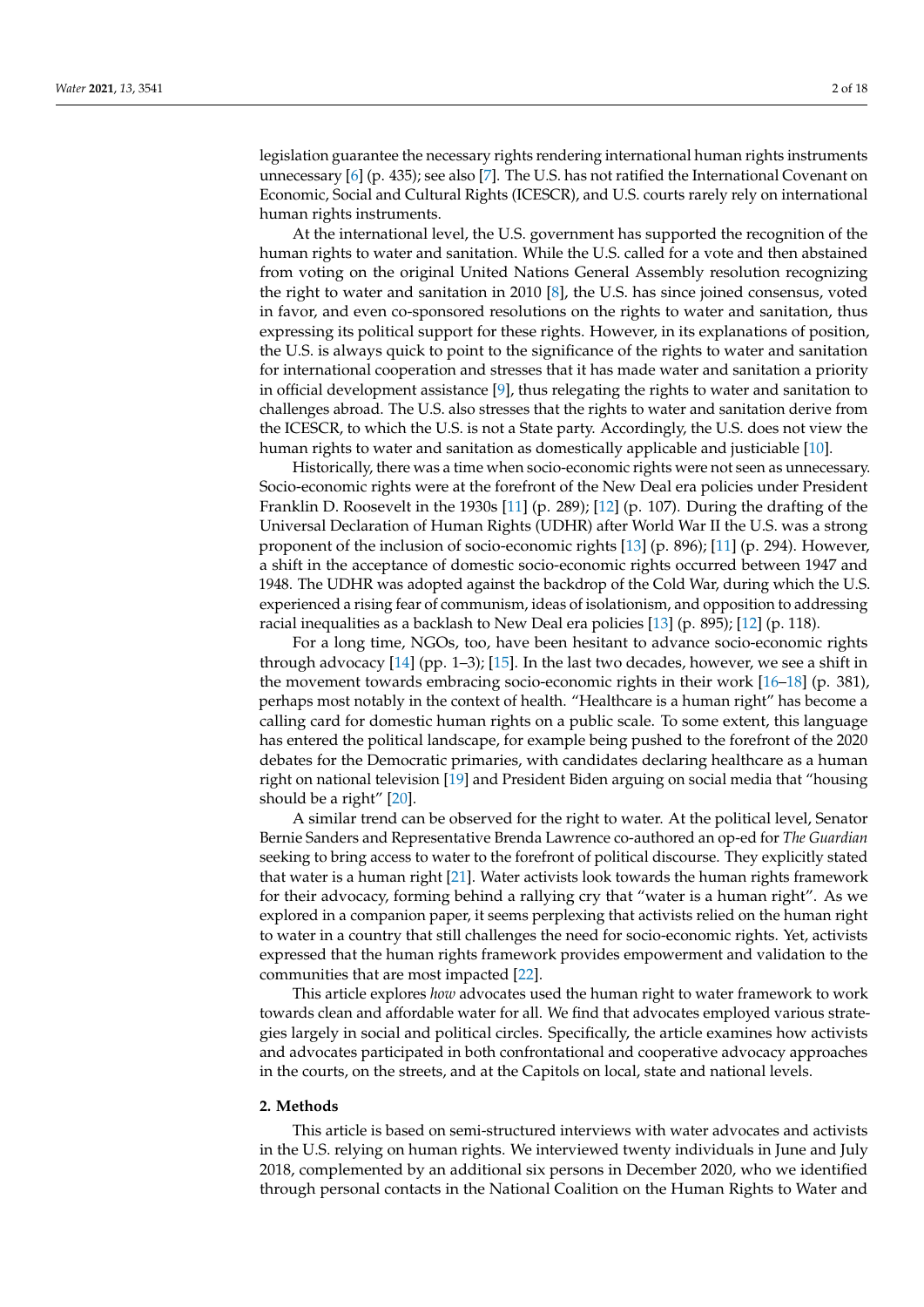Sanitation, online research, and snowballing. Interviewees included both professionalized advocates and local resident activists living in communities which face violations of the human right to water. A few participants engaged in right to water advocacy and coordination at the national level. Most participants were local advocates located in the Central Valley in California, Flint and Detroit in Michigan, and in Appalachia, specifically eastern Kentucky and southwestern West Virginia. While these regions are not exhaustive of the many civil society groups across the country mobilizing around the human right to water, they demonstrate the breadth and richness of community organizing (see [\[22\]](#page-14-11) for more details). The interviews in 2018 were conducted face-to-face in the respective communities, while the interviews in 2020 were conducted online. They focused on engagement in human right to water advocacy, how activists utilized the framework of human rights, the reasoning for using the framework, and why and how they chose specific strategies of engagement. All but one interview were recorded and transcribed, they were then thematically coded for common themes in line with the framework set out by Virginia Braun and Victoria Clarke [\[23\]](#page-14-12). Interviews were complemented with media sources and legislation. The study was conducted in accordance with the Declaration of Helsinki, and the project was reviewed by Columbia University's Institutional Review Board under Protocol Number IRB-AAAR7902. All participants gave their written informed consent for inclusion before they participated in the study. We discussed attribution options with participants, and most participants opted to be identified by name, given that they are highly visible actors in the movement who have been very outspoken on many occasions. Most interviewees are thus named in the study, while the others have been anonymized.

#### **3. The Social Construction of the Right to Water from Below**

Against the backdrop of the U.S. relationship with socio-economic rights at the domestic level, it seems peculiar that activists turned towards the human rights framework, but this has become increasingly common. Across the country, the right to water emerged through large- and small-scale coalition building on various levels, from local communities to the international sphere, resulting in the social construction of the right to water from below. Such coalition building has trended within communities pushed to the margins, given their disproportionate struggles with water quality, affordability, and accessibility (see [\[22\]](#page-14-11)). Coalitions have formed in grassroots organizations and civil society gatherings, as well as within larger, established non-governmental organizations that traditionally avoided embracing human rights frameworks. The exchanges and opportunities for mutual learning between these different levels have been essential to advance the movement.

Some notable organizations engaging with the human right to water include the Alabama Center for Rural Enterprise, the Environmental Justice Coalition for Water, the Community Water Center, the #NoDAPL movement, Georgia WAND, Martin County Concerned Citizens, the Baltimore Right to Water Coalition, Food and Water Watch, the Unitarian Universalist Service Committee, the Color of Water, We the People of Detroit, the Michigan Welfare Rights Organization (MRWO), the New Mexico Environmental Law Center, Dig Deep, the Red Water Pond Road Community Association, the Campaign for Lead Free Water, among many others. Human rights language was found on organizations' websites, within mission statements, and in direct community action. One such example was The Alliance for Appalachia. The coalition's website stated that they "value clean water and healthy ecosystems as fundamental human rights" [\[24\]](#page-14-13) which integrated the human right to water into their mission statement.

Grassroots organizing in Martin County, Kentucky, illustrates these trends. For Nina McCoy, forming a concerned citizens group to unify the county following a coal slurry spill that polluted the water supply was the first step in coalescing the community around the human right to water [\[25\]](#page-14-14). For residents who may have been fearful of speaking up about water contamination due to the coal companies' involvement, the concerned citizens group allowed for collective action to grow the movement for clean water socially as well as politically. This coalition building provided the basis for subsequent advocacy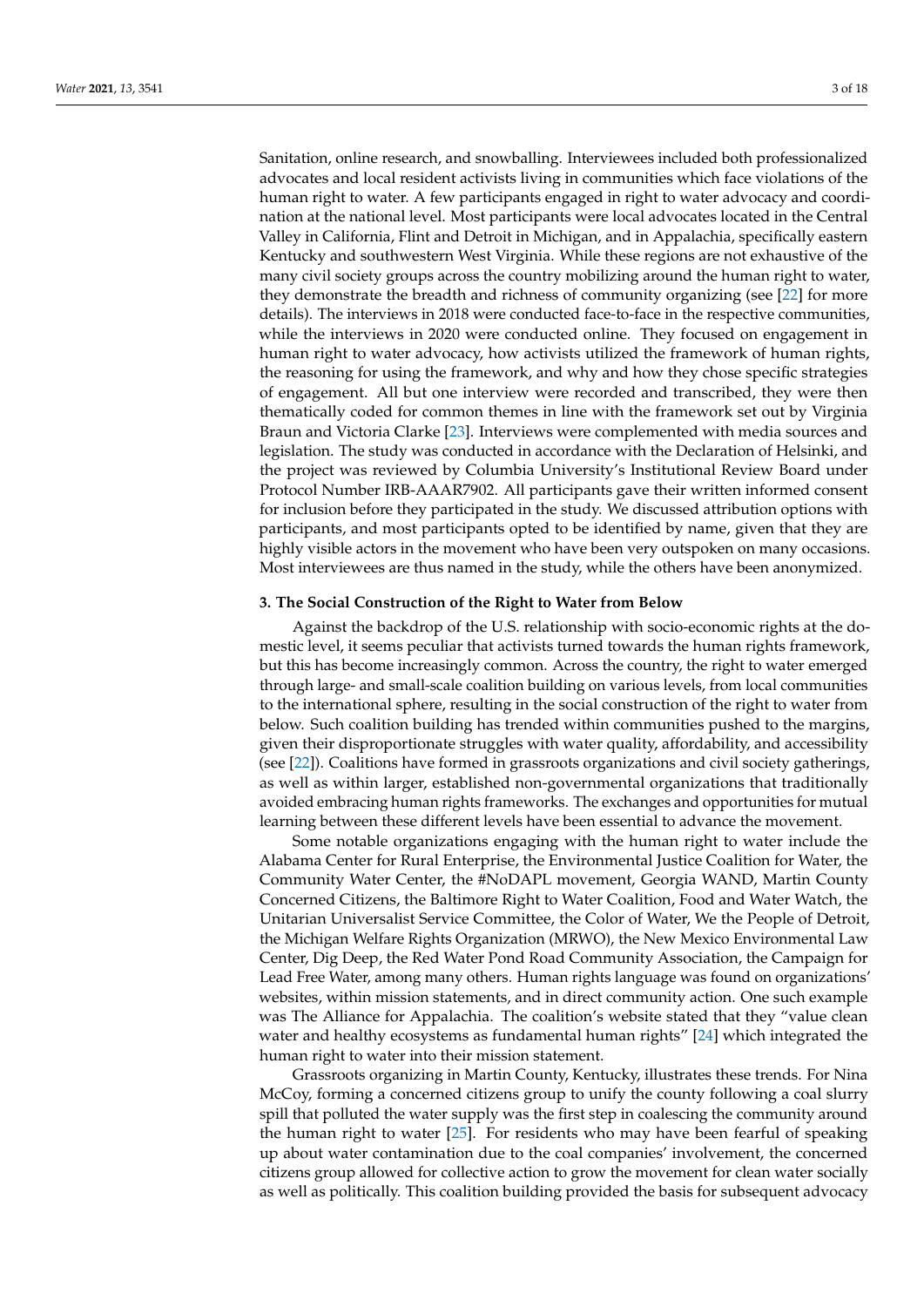through meetings with legislators and congressional briefings. In a similar vein, in the Central Valley in California, communities have been working with the Community Water Center to shift the perception of water as a human right. The collective acknowledgement that a community deserves clean water was a form of empowerment for communities unable to access clean and affordable water [\[26\]](#page-14-15). Similarly, MWRO has been advocating for low-income individuals in Michigan as an integral part of the fight to stop water shutoffs in Detroit. MWRO has worked directly with community members, centering their needs, and enabling residents to take control of the fight for water affordability. Sylvia Orduño explained that "the human rights work has allowed [them] to expand more of the conversations with people" [\[27\]](#page-14-16).

The call to address racism has underpinned the human right to water movement in African-American communities in Michigan (Detroit and Flint) as well as amongst primarily rural, Latinx communities in California. Activists responded to governmental inaction and victim-blaming narratives claiming that water shut-offs occur because "poor Black folks" do not pay their bills [\[28\]](#page-14-17). More recently, the U.S. has seen large-scale support for the Black Lives Matter movement. For Patricia Jones, these external factors could help the human right to water movement continue forward [\[29\]](#page-14-18). Large-scale national "big white green groups" have begun to understand environmental racism and racial disparities in access to water and sanitation [\[29\]](#page-14-18). While localized movements have long been addressing racism in the face of water shut-offs, contamination, and inequity, national organizations have begun to understand the structural causes of the water crisis potentially opening opportunities for broader coalition-building.

In response, more and more organizations have centralized the human right to water to mobilize a coalition of individuals, grassroots organizations, and larger NGOs, allowing for a collective voice. Such coalition building has expanded into international movement building. MWRO organized an International Social Movements Gathering on Water and Affordable Housing in Detroit. The Gathering allowed for advocates not only from Michigan and the U.S. but from countries such as Italy, Mexico, and Venezuela to come together to develop strategies to demand affordability in water and housing [\[30\]](#page-14-19). One attendee, Paula Swearengin of the Ohio Valley Environmental Coalition, spoke directly to the need of national coalescing, "Appalachia stands with you. We protest, we rally, we fight our leadership that doesn't stand with us. We need national collaboration" [\[30\]](#page-14-19). The Gathering identified a collective need for advocates from across the country and abroad to learn from one another. Coalition building provides an opportunity for unified voices and collective power when demanding human rights.

More so than a legal framework, activists perceived and utilized human rights as a powerful framework that provides (symbolic) legitimacy for their advocacy [\[22\]](#page-14-11). While much of the earlier literature on socio-economic rights has focused on judicial enforcement (often motivated in response to challenges to the justiciability of socio-economic rights) [\[31](#page-14-20)[,32\]](#page-14-21), rights-based strategies are, in fact, much broader and more diverse. Here, our focus is on exploring how activists used the right to water that they have socially constructed from below in an environment that initially provided limited institutional, legislative, and judicial support. Instead, the coalescing on a community, state, national, and even international level between residents and organizations and the unification of people from diverse backgrounds has tapped into the social and political spheres, creating a movement from the ground up, which has provided the foundation for right to water advocacy taking root.

## **4. Situating Strategic Choices for Right to Water Advocacy within Political Opportunities**

The strength of the right to water movement lies in its coalition-building and collectivity that has enabled activists to construct the right to water from below, which has imbued movement participants with power. Similar to Shareen Hertel's identification of a hybrid approach to rights-based social movements in India [\[33\]](#page-14-22), we see a multi-pronged approach in the human right to water movement in the United States. Building on pre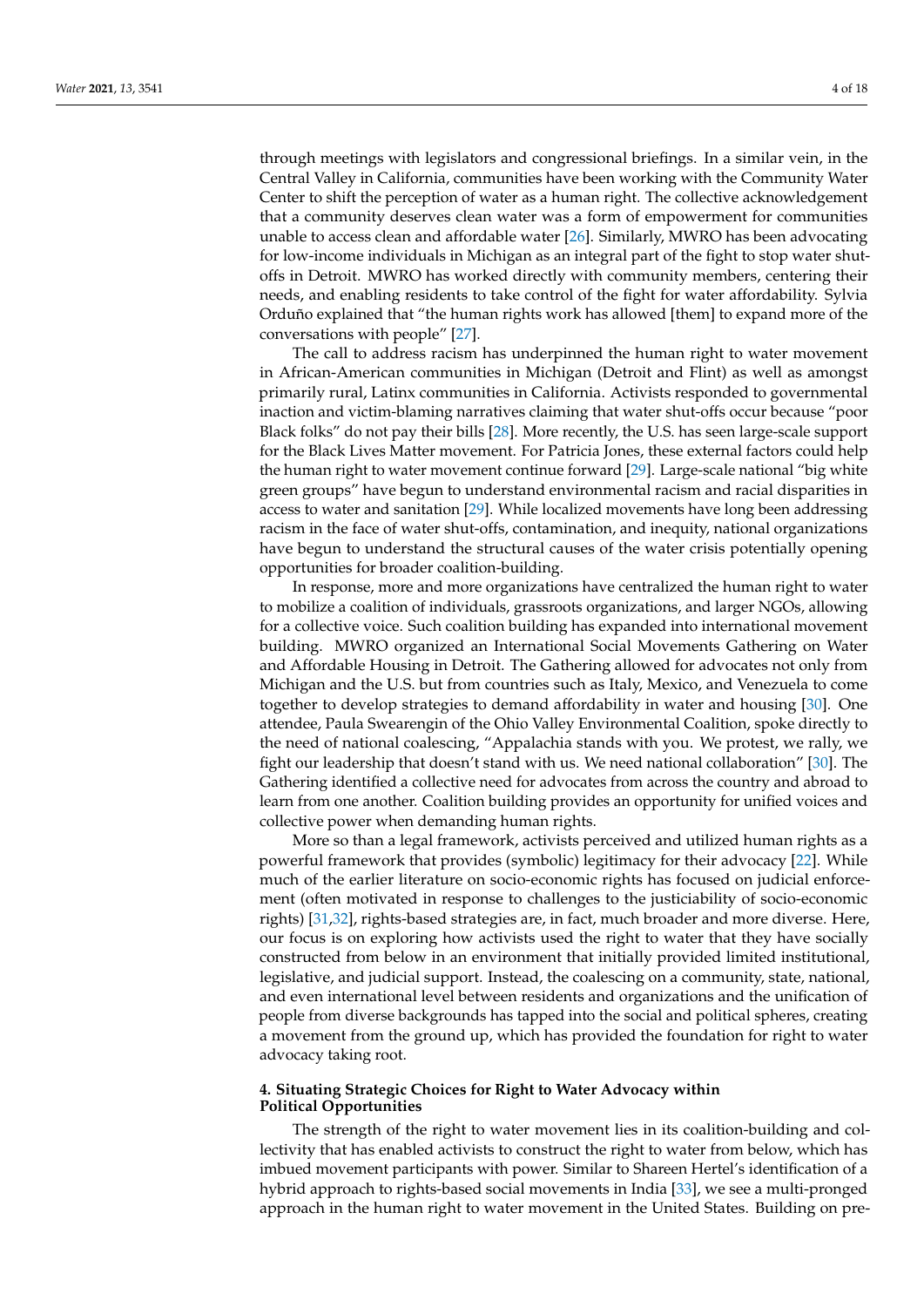vious work on the internal validation and collective identity developed through human rights [\[22\]](#page-14-11) (see also [\[34\]](#page-14-23)), we explore how activists and advocates used their power to act. They engaged on a community and social level ("on the streets"), within the political system ("at the Capitols"), and to a more limited extent in the judicial system ("in the courts"). The interviews with advocates and resident activists show that there was not one single avenue for engagement, but rather a network of engagement strategies, tactics, and mechanisms ranging from confrontational to cooperative in social spheres and political systems. Such strategies were often informed by the political climate of local, state, and sometimes national governments. Activists and organizers have consistently taken signals from the extent of governmental openness to determine engagement strategies. Alice Jennings explained this as a triple-pronged approach of "agitation, litigation, legislation and policy" [\[35\]](#page-14-24).

We use political opportunity theory to analyze the movement's actions, successes, and failures in relation to the opportunities available [\[36\]](#page-14-25). Sidney Tarrow explains political opportunities as "consistent—but not necessarily formal or permanent—dimensions of the political environment that provide incentives for people to undertake collective action by affecting their expectations for success or failure" [\[37\]](#page-14-26) (p. 85). Political opportunity theory attempts to explain how different social movements take place in relation to external factors, offering contextualization of a movement in relation to the world around them (see [\[38–](#page-14-27)[41\]](#page-14-28)). Political opportunity theory can help contextualize how the human right to water movement in the U.S. has taken shape through movement actions. Peter K. Eisinger (1973) examines governmental "openness" (i.e., more government responsiveness to constituents) and "closedness" (i.e., less government responsiveness to constituents). As others have described in other contexts, pragmatic advocates often put the lived experience of people struggling with human rights violations at the center without adopting one single approach, thus allowing them to respond to tactical openings. They "move beyond the adversarial remedial paradigm that dominates domestic justice . . . . They do not consider adversarial procedures and court orders to be the best methods for challenging ESR violations and enforcing ESR mandates. But neither do they avoid such advocacy tools when appeal to the courts will build their campaigns' strategic power. When they do go to court, their reasons may have less to do with the potential effect of the judgment than the expressive force of the lawsuit or the potential to create a public spectacle or spark public movement at a press conference" [\[42\]](#page-14-29) (p. 149).

We examine *how* advocates used the human right to water by situating the confrontational tactics ("*the courts*" and "*the streets*") and cooperative tactics ("*the Capitols*") in the context of political and non-political factors to show how the opportunities available to the movement influenced their decisions to move forward with one tactic over another. Local and state governments in the U.S. are not solely open or closed, rather they experience shift over times. The human right to water movement has carefully navigated these shifts to develop confrontational and cooperative strategies to achieve success. This push and pull of confrontational and cooperative approaches can be seen in the courts, on the streets, and at the Capitols, which we will explore in turn.

# *4.1. The Courts*

Water advocates and activists have engaged in right-based litigation in domestic courts to a limited extent. Moreover, while these are not judicial mechanisms per se, they have also sought to engage with international and regional human rights mechanisms.

#### 4.1.1. Domestic Rights-Based Litigation

While rights-based litigation is often perceived as the most immediate form of enforcing and advocating for human rights, in the U.S. the judicial sphere has played a limited role in right to water advocacy. Judicial engagement with international human rights law, and socio-economic rights in particular, is rare in the U.S. court system [\[43\]](#page-14-30) (p. 312); [\[44\]](#page-14-31) (p. 533). Britton Schwartz, a lawyer and human right to water advocate in California, explained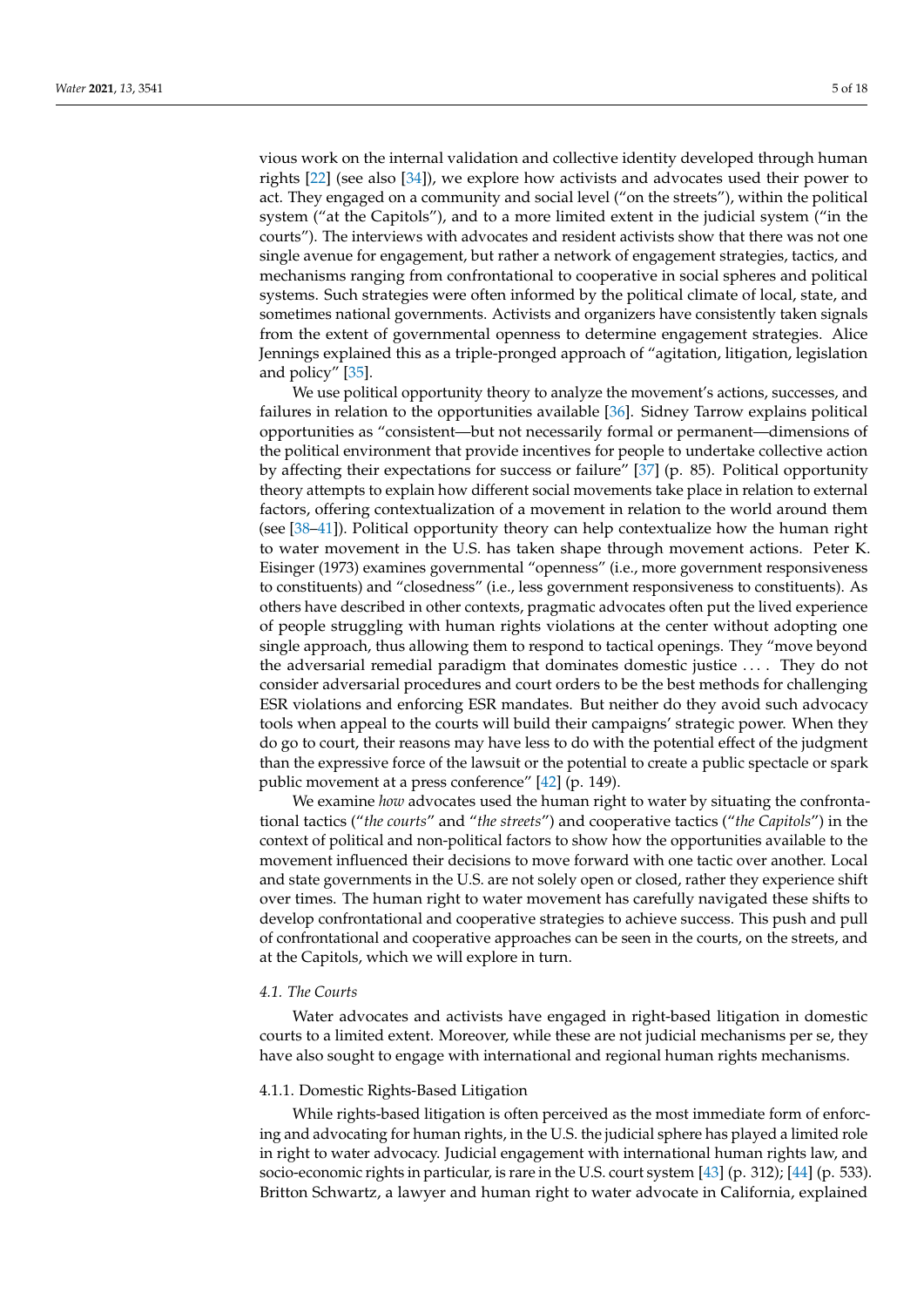that litigation is not always the right path: "I don't actually think [suing people is] even a good idea, even though [they've] found a hook to do it. Because these people have to deal with each other, and it's nice that we threaten litigation sometimes, right? Sometimes that's a really powerful stick, but a lot of times it's more about filling the gaps that are keeping people apart than pitting them against each other." [\[45\]](#page-15-0).

Mark Fancher, a lawyer with the American Civil Liberties Union (ACLU) Michigan, explained that while the 1960s and 1970s saw "activist judges", in more recent years this has subsided and there is little room for innovation and creativity to incorporate international human rights law into the courtroom [\[28\]](#page-14-17). Another ACLU lawyer, Bonsitu Kitaba-Gabiglio, echoed this sentiment, noting that the underpinning belief in the U.S. that socio-economic rights are earned through hard work rather than guaranteed by the government is reflected in the thinking of judges, creating a challenge to human right to water litigation [\[46\]](#page-15-1). Patricia Jones, a longstanding human rights researcher and advocate within the U.S. human rights movement, argued that there are avenues within U.S. courts for human rights law through the ratification of treaties such as the Convention on the Elimination of All Forms of Racial Discrimination. However, this is challenged by the lack of education for U.S. judges in human rights and international law [\[29\]](#page-14-18). Given the lack of support on the part of judges, advocates primarily maintained their engagement on the streets and at the Capitols rather than in the judicial sphere.

There were exceptions, though: In at least one U.S. court case, litigants explicitly included the human right to water in their complaint. In the 2014 case, *Lyda et al. v. City of Detroit*, the plaintiffs filed a civil case against the city of Detroit in relation to the water shut-offs, citing not only civil violations but also a violation of the human right to water. They requested an injunction to stop the water shut-offs and to implement an incomebased affordability plan [\[47\]](#page-15-2). The *Lyda* case was in direct response to the vast number of 3000–5000 water shut-offs per week and actions by the government to mark the households who were behind on their payments with blue paint [\[35\]](#page-14-24). The government's lack of response to the movement's demands caused activists to move forward with litigation despite the challenges noted above [\[35\]](#page-14-24). This demonstrates a move toward confrontational strategies when governments are perceived as closed [\[36,](#page-14-25)[38\]](#page-14-27). The *Lyda* case was supported by an amicus curiae brief based on human rights standards through the International Network on Economic, Social and Cultural Rights [\[48\]](#page-15-3), but the court found explicitly that plaintiffs cannot rely on a right to water [\[47\]](#page-15-2). Such a ruling signaled to advocates that the courts were not a viable choice for ensuring water affordability. In response, advocates turned their efforts to other strategic advocacy, often through cooperative strategies and engagement with the city government to propose water affordability plans, as we discuss below.

However, years of advocacy for ensuring water affordability and ending water disconnections due to an inability to pay have not yet brought permanent results in Detroit. In response, advocates have recently returned to litigation. On 9 July 2019 the ACLU of Michigan filed a class action lawsuit (*Taylor et al. v. City of Detroit*) on behalf of a coalition of organizations against the City of Detroit to codify a water affordability plan and demand an end to the water shut-offs in the city. The complaint highlighted racial discrimination and the water shut-offs' impacts on the health of residents. The first line read "Water is a human right and basic necessity, especially in a time of pandemic" [\[49\]](#page-15-4). While the human rights framework was not centric to the legal approach in this case, it has entered the language of the lawsuit. The decision to incorporate human rights language in the *Taylor* case stemmed from the need to humanize the water crisis as well as to compare how the U.S. treats water compared to the rest of the world [\[46\]](#page-15-1). Human rights have continued to influence the framing of the water crisis in Detroit.

The *Taylor* case was built upon ideas surrounding water insecurity in the face of a pandemic, hoping that COVID-19 can be an external factor that pushes the needle forward on realizing the human right to water in Michigan [\[35](#page-14-24)[,46\]](#page-15-1). In the light of the pending *Taylor* case and the impacts of COVID-19, the mayor of Detroit instilled a two-year moratorium on water shut-offs with the promise of working towards a comprehensive water affordability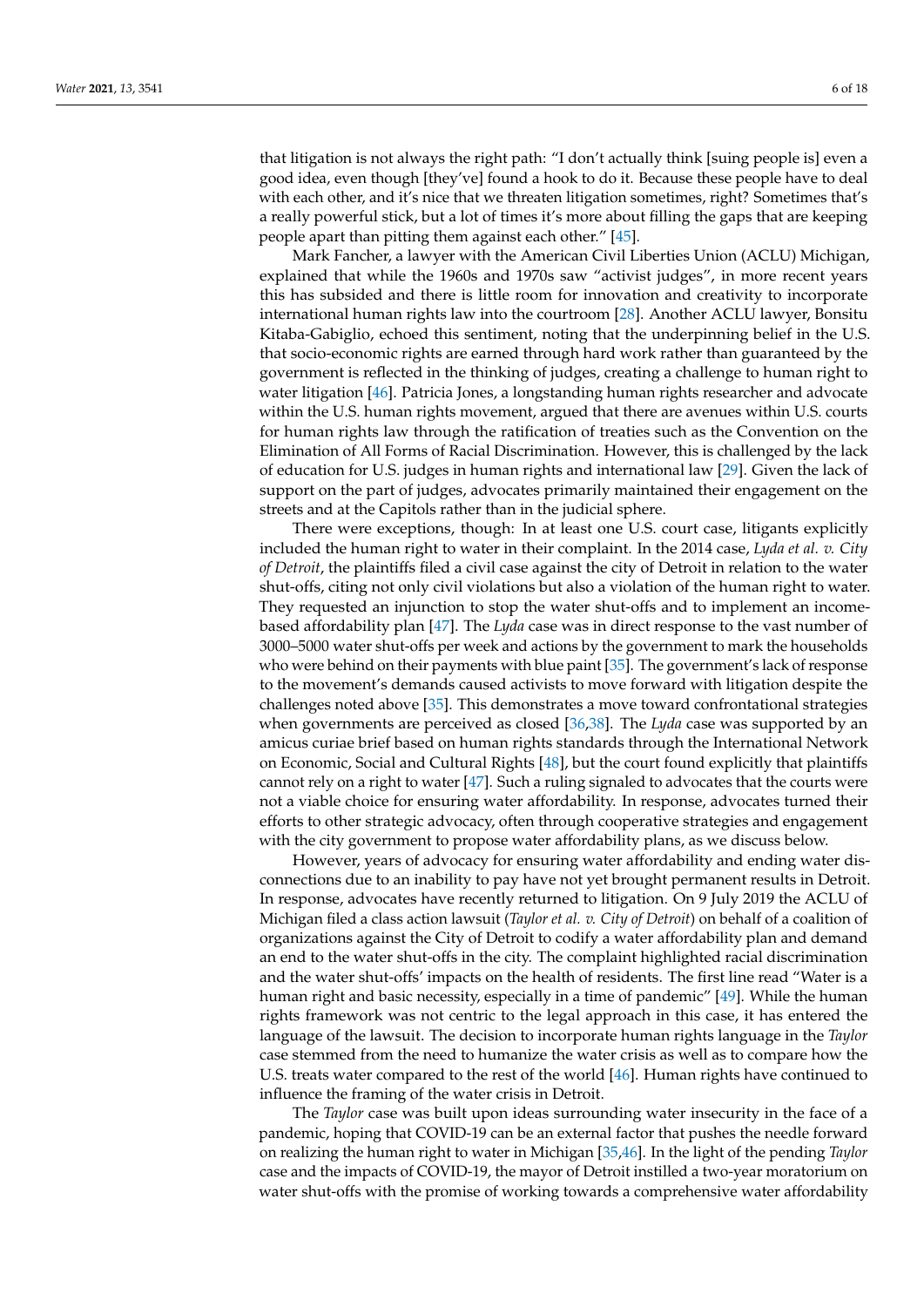plan [\[35\]](#page-14-24). This step signals the success of combining confrontational efforts such as litigation and more cooperative strategies discussed below. It also shows how external forces beyond the movements' control, such as COVID-19, can shift an unresponsive government into a responsive one [\[35](#page-14-24)[,46\]](#page-15-1) (cf. also [\[38\]](#page-14-27)). The movement demonstrated their strategical savviness by capitalizing on this shift to advance their goals.

# 4.1.2. Engagement with International and Regional Human Rights Mechanisms

Apart from domestic litigation, advocates have also engaged with international and regional human rights mechanisms through several United Nations (UN) Special Procedures, the Universal Periodic Review (UPR), and the Inter-American Commission on Human Rights (IACHR). Such engagement has provided a sense of validation [\[22\]](#page-14-11). The provision of space in which communities can be heard has reinforced the activists' lived experiences when the local, state, and federal governments continued to ignore their demands and failed to act.

Confrontational tactics can be seen through the engagement with UN Human Rights mechanisms as a way to disrupt the international image of the U.S. Turning outward can "name and shame" the country in the international arena. Advocates have engaged with several UN mandates: The Special Rapporteur on Water and Sanitation undertook a country mission in 2011 [\[50\]](#page-15-5) and visited Detroit again at the invitation of civil society in 2014 together with the Special Rapporteur on Housing [\[51\]](#page-15-6); several mandates expressed their concern about the situation in Flint through communications addressed to the government [\[52\]](#page-15-7); in 2016, the Working Group on People of African Descent expressed its concern about the impact of lead contamination in Flint on African-Americans highlighting the racial disparities of the water crisis [\[53\]](#page-15-8); and the Special Rapporteur on Extreme Poverty visited Alabama and Appalachia in 2017 making the water and sanitation crisis part of his agenda. A team of journalists from *The Guardian* joined him and covered the visit in depth [\[54\]](#page-15-9), greatly enhancing its visibility. In a highly-publicized exchange in the Human Rights Council, the Special Rapporteur drew renewed attention to the sanitation crisis. After U.S. Ambassador Nikki Haley withdrew the U.S. from the Human Rights Council and characterized the body as a cesspool [\[10\]](#page-14-0), the Special Rapporteur opened his statement: "Speaking of cesspools, my report draws attention to those that I witnessed in Alabama as raw sewage poured into the gardens of people who could never afford to pay \$30,000 for their own septic systems in an area remarkably close to the State capital. I concluded that cesspools need to be cleaned up and governments need to act. Walking away from them in despair, as in Alabama, only compounds the problems" [\[55\]](#page-15-10).

With regard to the visit to Detroit, Mark Fancher remembered, "the one time that I thought that the administration really got nervous . . . on the border line of being distraught was when the United Nations came in at the invitation of a coalition of grassroots activists and organizations, when they came, and, you know, they observed and reported what they saw that made them very, very nervous, because they didn't want the world to know, what was happening here" [\[28\]](#page-14-17).

These sentiments were echoed by advocates from California who saw the visit by the Special Rapporteur on Water and Sanitation as an opportunity to publicize the crisis and to grow awareness surrounding the movement [\[56\]](#page-15-11). The visit exposed the lived experiences of residents to the general public in California and beyond. There was a heightened concern amongst California residents after the UN visit about the water crisis, and residents themselves began reaching out to their elected officials asking how they were going to respond to the crisis [\[56\]](#page-15-11).

The realization of the right to water was also addressed in the UPR, a UN human rights mechanism that is based on peer review and constructive engagement among States and hence less confrontational than other mechanisms [\[57\]](#page-15-12). Two recommendations from the second UPR cycle in 2015 took up the right to water [\[58\]](#page-15-13), which the U.S. partially accepted [\[59\]](#page-15-14). Following this process, the U.S. government organized interagency Working Groups that addressed the water recommendations alongside others and provided oppor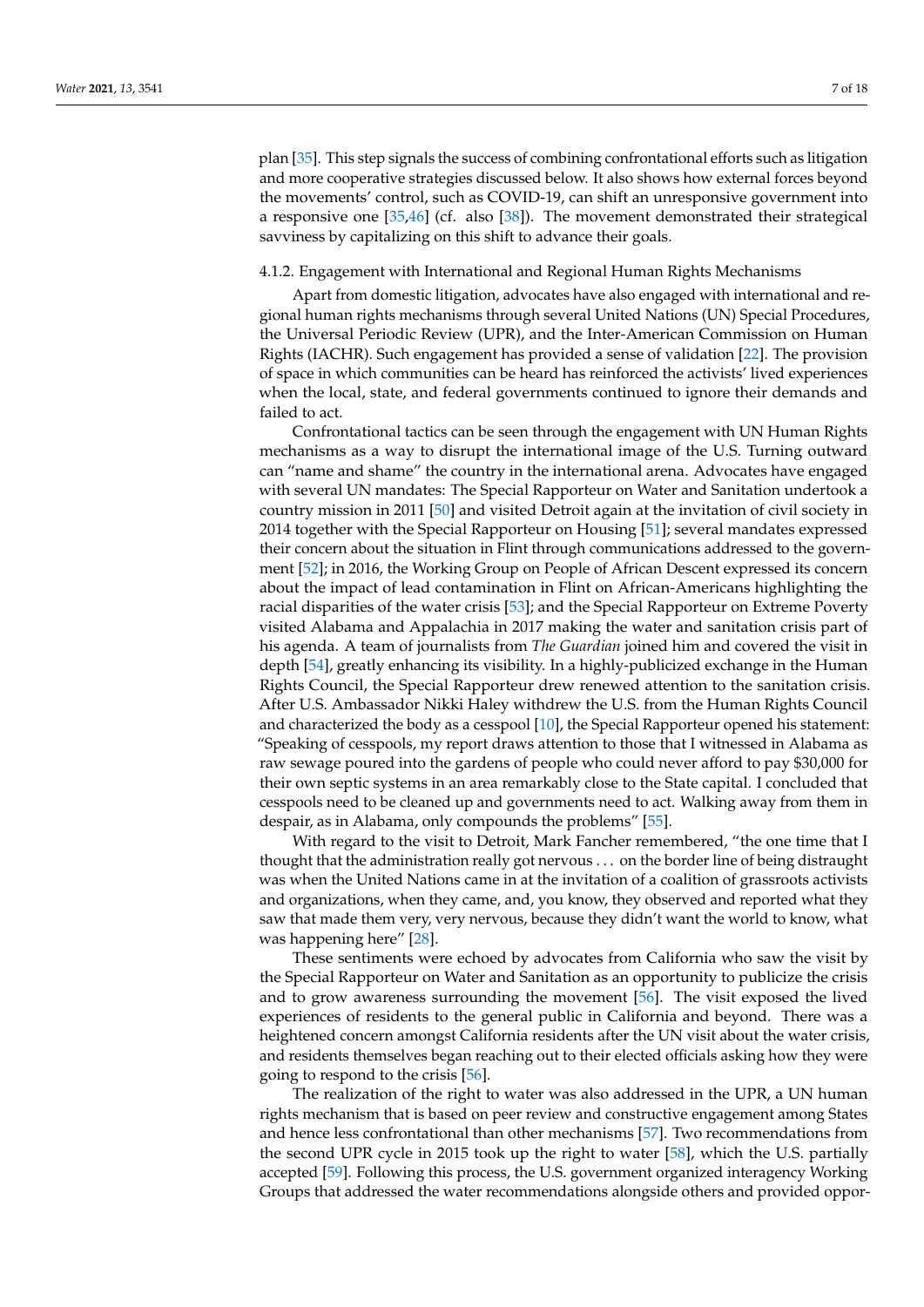tunities for civil society engagement [\[60\]](#page-15-15). While these were discontinued under the Trump administration, the Biden administration has begun to re-engage with the UPR process and has accepted recommendations from the third UPR cycle concluded in 2021, including on improving sanitation for marginalized communities [\[59\]](#page-15-14).

Utilizing UN human rights mechanisms has reshaped the discourse into one of human rights violations, supported communities in building legitimate claims, and conveyed a sense of validation to activists [\[22\]](#page-14-11). International and regional mechanisms also served for "naming and shaming" to elevate visibility in an effort to apply pressure to the government [\[61\]](#page-15-16). However, utilizing human rights mechanisms has its limitations as they do not have direct enforcement powers to hold the U.S. accountable for human rights violations. For example, in 2015, the IACHR held a hearing on the human right to water in the Americas in which civil society organizations from the U.S. and several Latin American countries provided information to the Commission to shed light on the violations of the human right to water across the continent [\[62\]](#page-15-17) (p. 492). The hearing provided a carefully orchestrated demonstration of the human rights violations people live with. Before the hearing, activists met and rehearsed, adjusting the timing and order of testimonies for the most powerful impact. The Commission acknowledged water affordability crises in cities such as Detroit, Baltimore, and Boston, and contamination within Indigenous communities including the Red Water Pond Road Community in New Mexico [\[62\]](#page-15-17) (pp. 490, 492). Activists followed up by requesting another hearing focused on the U.S. which would present an opportunity to engage directly with U.S. government representatives. Yet, while acknowledging the importance of water and sanitation, the U.S. representative noted that the U.S. is not bound by the ICESCR and therefore this right is not justiciable in the U.S. [\[63\]](#page-15-18) (23:15–30:00) without engaging substantively on the issues raised by advocates. Possibly with the exception of the initial phases of the UPR follow-up in 2015/16, responses by the federal government have largely remained disengaged and non-committal.

As advocates have engaged in formal, confrontational strategies in courts and the mechanisms available on the international level, limitations of these approaches have become apparent. The human right to water is not considered justiciable in the U.S. and therefore human rights-based strategies do not have the biggest impact in the courts. With regard to international advocacy, some UN engagement made U.S. government officials "very, very nervous" [\[28\]](#page-14-17) as explained above. Yet, as can be seen in the 2016 hearing, the U.S. government often lacked genuine engagement, highlighting that this rather confrontational act did not sway the government into action, at least not directly. The purpose, though, of engaging in litigation and hearings was to bring attention to the crisis and to garner (international) recognition. Courts and international mechanisms were not the sole strategy used by advocates but formed part of a larger advocacy strategy that incorporated the confrontational and the cooperative. In other contexts, such advocacy has provided background legitimacy and a destabilization (or loosening) of institutional scripts that "can create an environment that supports institutions to change in the direction of greater ESR compatibility" [\[64\]](#page-15-19) (p. 176). As such, even if it does not prompt immediate reactions, it lays the groundwork for further engagement.

## *4.2. The Streets: Resistance and Civil Disobedience*

Advocates further achieved destabilization through marches, protests, rallies, and direct acts of civil disobedience as a means of making activists' voices heard to unresponsive governments [\[35\]](#page-14-24). When a government shows a high level of closedness, social movements often react with protest and civil disobedience to elicit a governmental response [\[38\]](#page-14-27).

One of the most publicized resistance efforts took place in Michigan. Both Flint and Detroit have seen sustained efforts of activists taking to the streets to demand the human right to water as Detroit residents faced water shut-offs and Flint residents were poisoned by the water supply (see [\[65\]](#page-15-20) for a detailed account of the struggle in Flint). In Detroit, the *New York Times* picked up a story of demonstrators marching in the streets chanting "fight, fight, water is a human right" [\[66\]](#page-15-21). Over the years, advocates have continued to demand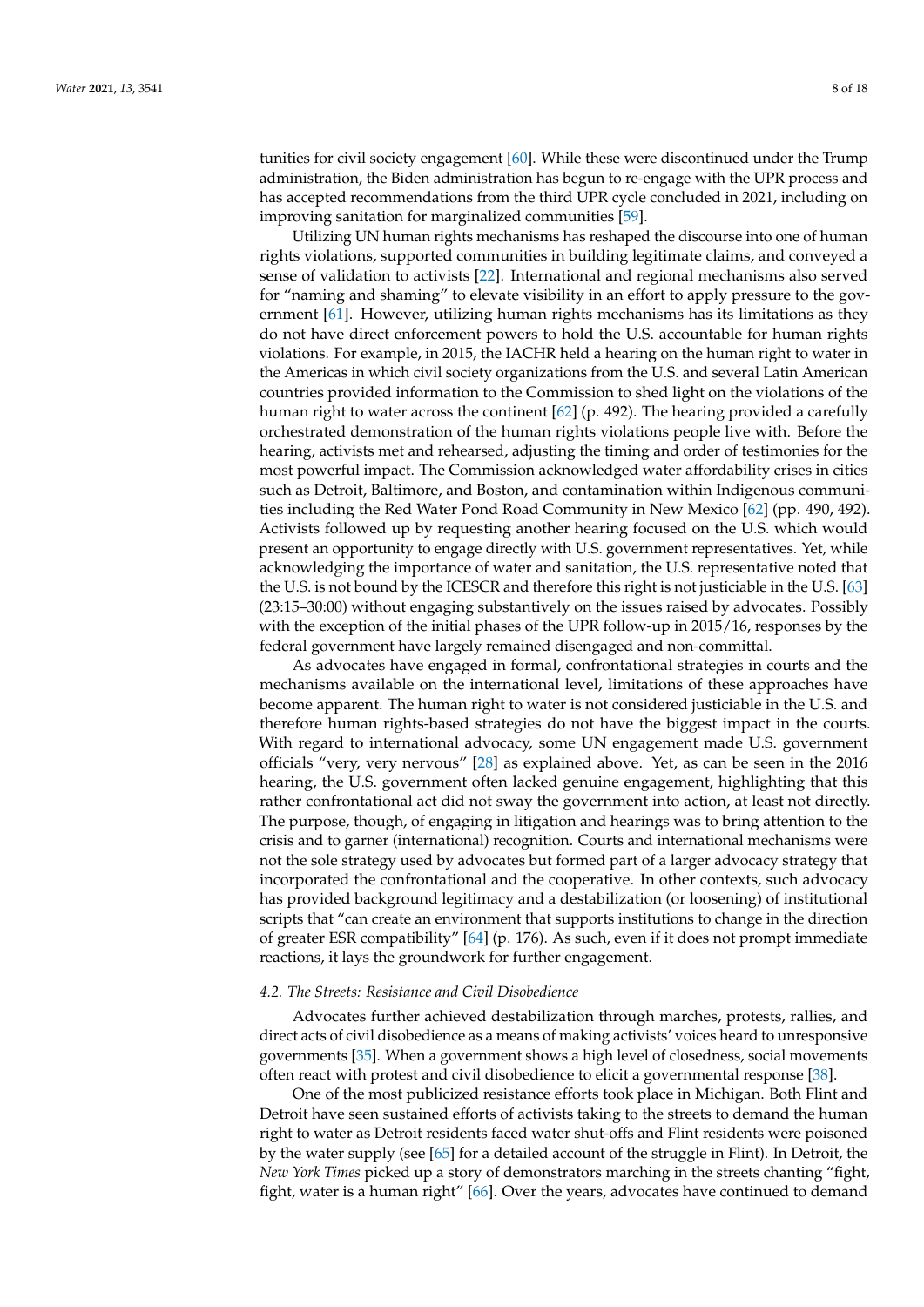the suspension of shut-offs, debt forgiveness for those who cannot afford their bills, and a more comprehensive water affordability program [\[67\]](#page-16-0).

Paired with marches was civil disobedience [\[68\]](#page-16-1). Activists in Detroit blockaded trucks on their way to shut off residents' water [\[69,](#page-16-2)[70\]](#page-16-3) (p. 12). One group of water rights activists known as the "Homrich 9" was charged with disorderly conduct, a criminal misdemeanor, in the summer of 2014 [\[71\]](#page-16-4). Homrich was a contractor used by the city of Detroit to shut off water services [\[72\]](#page-16-5). The protesters' goals were to keep the water on for Detroit residents as well as to bring light to the destructive policy and advocate for a system in which utility bills are based on a resident's ability to pay [\[67\]](#page-16-0). This act of civil disobedience not only brought the activists into the spotlight on the day of the blockade, but their trial drew significant attention afterwards, and their story was told and re-told, including at the Social Movements Gathering. Such "moments of power reversal get remembered and retold in ways that sustain their politicizing effect over time" [\[64\]](#page-15-19) (p. 154).

Governmental inaction drove the human right to water movement to engage in confrontational tactics. Flint and Detroit advocates recognized the unresponsiveness of their government in the face of their demands. Alice Jennings explained this relationship and reaction to the government: "when something like the shut-offs happen . . . or the complete and total just turning your back, you're not listening to us. You're not listening to us. So, we have to show you" [\[35\]](#page-14-24). Michigan's history of strong labor movements has not only educated people of how race, gender, and socio-economic inequalities intersect, but it has provided the human right to water movement with a framework on how to protest in the face of unresponsive governmental actors.

Michigan was not alone in relying on civil disobedience. Junior Walk of the Coal River Mountain Watch in West Virginia, an organization fighting against mountain top removal and the protection of the land and water from coal mining pollution recalled: "I've done a little bit of like direct action where getting arrested on surface mines, helping out with tree sits or blockades" [\[73\]](#page-16-6). As coal companies have continued to extract resources and pollute water without consequences, accountability, or regulation by the local governments, activists were reactionary. Where governments appeared closed, activists reacted with confrontational strategies that seek to generate public outcry and make government actors see their demands.

These trends at the local level mirrored resistance at the national scale. The Poor People's Campaign is a nation-wide call for a moral revival to address systems of oppression [\[74\]](#page-16-7). The campaign carries on the legacy of Dr. Martin Luther King Jr. who led the first Poor People's Campaign in 1968 and uses direct non-violent civil disobedience as one of its main organizing tactics [\[74\]](#page-16-7). Human rights are centered in its work, with the list of demands including a fundamental right to clean and affordable water [\[75\]](#page-16-8). Rev. William Barber, one of the leaders of the movement, visited Lowndes County, Alabama, in February 2019 in support of the communities struggling with access to safe sanitation and wastewater services [\[76\]](#page-16-9). Teri Blanton, a human right to water advocate in Kentucky, attended one of the acts of civil disobedience with the Poor People's Campaign. She recalled "I was carrying my sign about 'lack of clean water is violence'" when she was arrested [\[77\]](#page-16-10).

The protests advocates and activists engaged in have embraced the human right to water as a philosophy, a strategy, and a slogan. At demonstrations, the human right to water was found in the signs and chants used by activists with "water is a human right" as a common phrase. The role of the human right to water in these actions went beyond the belief in the right, it provided an accessible rallying cry for the people most impacted by unsafe and unaffordable water. It could be plastered on a sign or used as a social media hashtag to develop greater visibility of the water crisis. While the U.S. has made it clear that the country is not bound by the international guarantees of the human right to water, this phrase is symbolic of the struggle that marginalized communities in the country have faced constructing and cementing the right to water from below.

Media and education played a key role in gaining visibility for the movement and exposing governmental failures. Documentary film making and letters to the editors have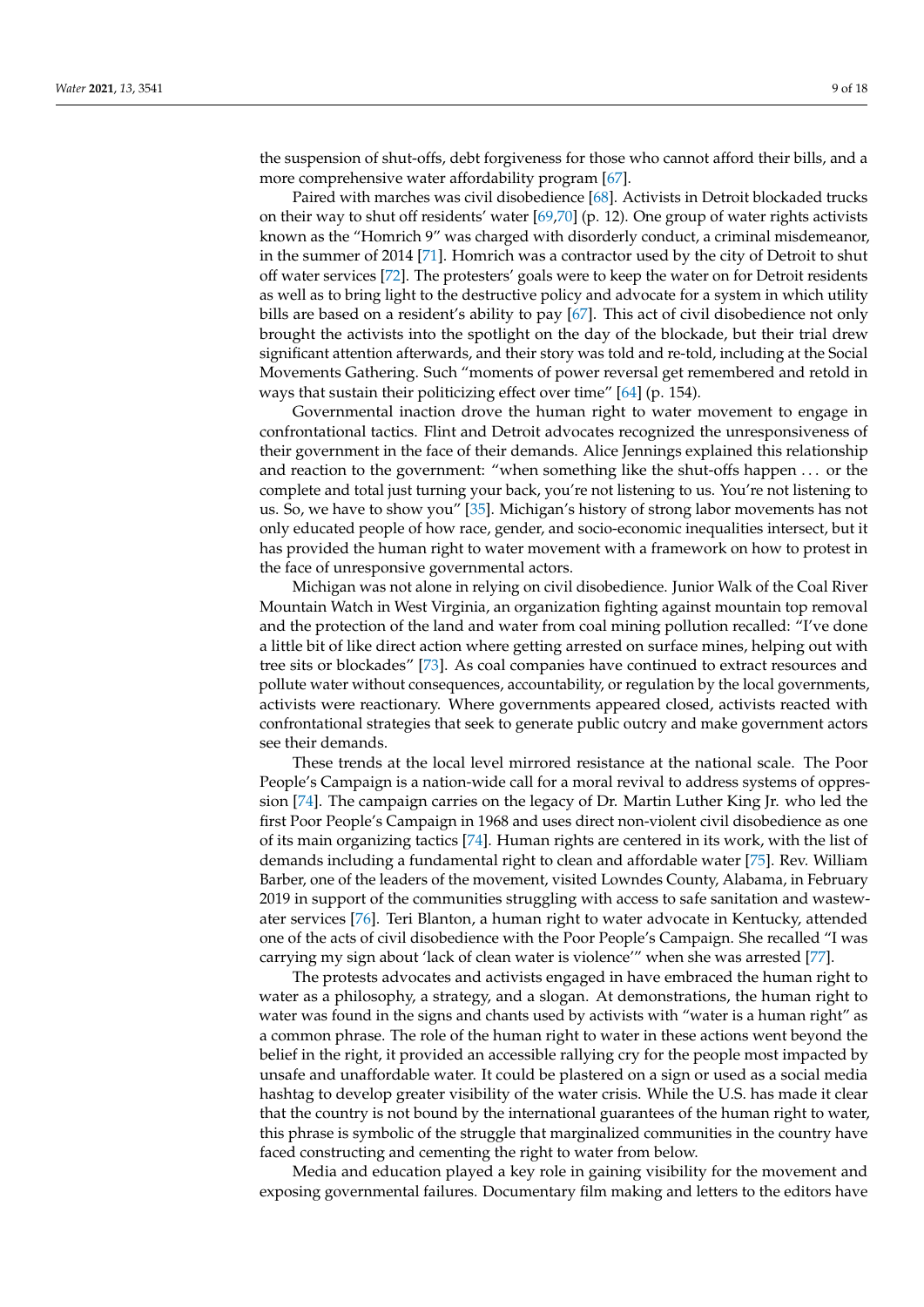sought to ensure that the general public is exposed to water inequities [\[29\]](#page-14-18). Local and international media outlets ranging from *MLive* in Michigan to *The Guardian* have provided extensive coverage on water issues that have contributed to shifting perceptions. Lack of access to safe and affordable water is increasingly seen as a human rights violation, and movement actors continue to work with *The Guardian* to extend their reach to communities that have thus far received less visibility and to build a coalition across the entire country [\[78\]](#page-16-11).

At the same time, education played a key role for the movement internally to build and strengthen coalitions by training others to continue the work in their own communities [\[56\]](#page-15-11). Providing communities with the education, advocacy tools, and resources needed to continue the human right to water struggle has allowed them to successfully respond to the government as they see openings and closings, strategically deciding when to respond with confrontation and cooperation, respectively.

Ultimately, confrontational approaches such as litigating, using human rights mechanisms, and taking to the streets, faced limitations for bringing about change when used on their own. However, such tactics helped uncover openings within the government, such as COVID-19 responses on the state level in Michigan [\[35\]](#page-14-24). Similarly, hosting the UN Special Rapporteur on Water and Sanitation in California expanded public knowledge on the crisis while putting pressure on the state government to act. This opened up spaces for further engagement. In this light, confrontational approaches can help expand coalitions and garner attention within local communities as well as national and international audiences.

## *4.3. The Capitols*

Advocates did not use confrontational approaches in isolation but complemented them with lobbying, developing policy proposals, suggesting concrete plans, and running for office themselves. In some instances, activists succeeded in identifying or creating openings for engagement in response to what Peter Houtzager and Lucie E. White describe as "heat[ing] up on the streets" [\[64\]](#page-15-19) (p. 179). Advocates engaged cooperatively in the governmental system in line with Eisinger's (1973) description of relative government "openness" and responsiveness. When a government demonstrates closedness and openness in different parts, social movements voice their demands to the segments of government that are open and willing to listen [\[38\]](#page-14-27). Movement actors responded to and took part in the government where they saw openings available to them as a way to balance the confrontational tactics with direct political engagement to push their agenda forward.

#### 4.3.1. Lobbying and Legislation

Using their collective power, activists and advocates engaged in lobbying and promoted legislation that embodies the right to water. In Appalachia, Junior Walk from Coal River Mountain Watch lobbied state and federal legislatures for regulations [\[73\]](#page-16-6). The West Virginia Rivers Coalition advocated for clean water policy in West Virginia and Washington D.C. to influence regulations and legislation [\[79](#page-16-12)[,80\]](#page-16-13). Such lobbying and political dialogue resulted in the integration of human rights language in the political sphere.

Residents across the Central Valley in California have been organizing since the late 2000s with a collective goal of passing state-level legislation that recognized the human right to water, supported by organizations such as the Environmental Justice Coalition for Water and the Community Water Center. This coalition was successful in reaching the passing of a bill (Assembly Bill 685), which established that "every human being has the right to safe, clean, affordable, and accessible water adequate for human consumption, cooking, and sanitary purposes" [\[81\]](#page-16-14), which reflects international human rights standards [\[82\]](#page-16-15). The success was largely due to centering the needs of the communities that would benefit the most from this legislation [\[56\]](#page-15-11). The movement further supported another bill (Senate, Bill200), which established a safe and affordable water fund seeking to ensure that the human right to water is implemented [\[83\]](#page-16-16).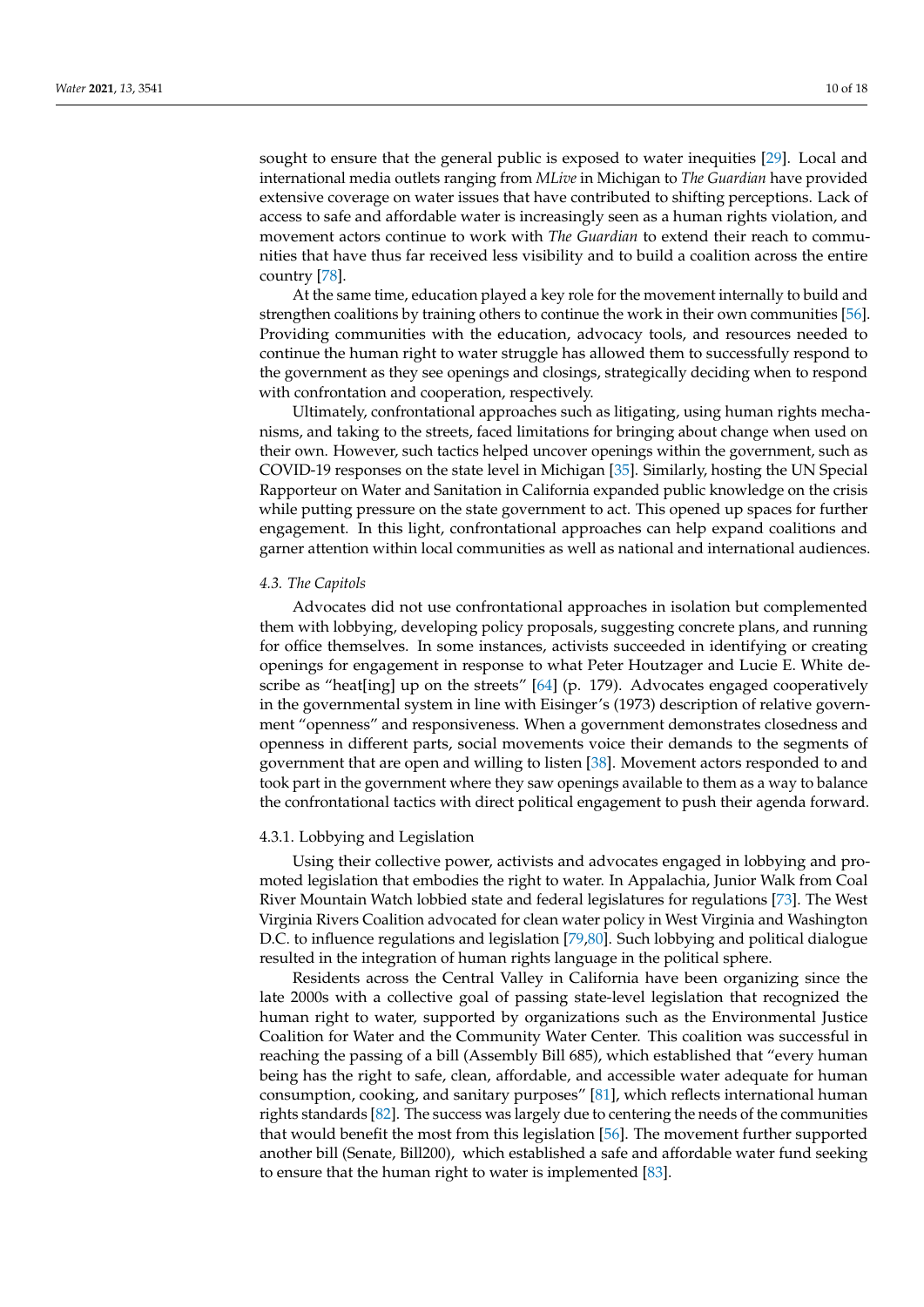The passing of Assembly Bill 685 highlighted the multi-pronged approach of confrontational and cooperative tactics, making use of opportunities as they became available to the movement. Assembly Bill 685 had been vetoed by Governor Schwarzenegger before it found success under Governor Brown. As a California water advocate explained, during the bill's second time in the state legislature, the movement was working with internal partners [\[56\]](#page-15-11). When the bill was placed in suspense, the movement was made aware and was able to make informed decisions on next steps. As a result, the movement held a press conference near the state Capitol, a confrontational move to apply pressure on the government via media exposure. Advocates simultaneously lobbied representatives on the inside, a cooperative action utilizing the means available to them through the governmental system [\[56\]](#page-15-11). They made strategic choices in response to the government's partial closedness, putting the bill in suspense, as well as the simultaneous openness of some parts of the government which they had identified as internal partners. Advocates explained that the combined impact of confrontation via press exposure and cooperation via lobbying, in direct response to these governmental signals, ultimately allowed for the bill to pass successfully [\[56\]](#page-15-11).

Pointing to the diffusion of rights-based legislation, the federal legislature and other U.S. states have enacted or at least introduced laws dealing with the right to water, some of which directly cite UN documents and resolutions. At the federal level, Representative Tlaib has introduced the Emergency Water is a Human Right Act [\[84\]](#page-16-17), which has not (yet) been adopted, though. Initiatives in individual U.S. states have found more success. Most recently, due to the advocacy work of environmental groups, New York has adopted the right to clean water in the state constitution alongside the right to clean air and a healthful environment [\[85\]](#page-16-18). Other initiatives have been introduced as bills either in the House/Assembly or the Senate of the bicameral legislatures common in U.S. states. Louisiana enacted House Bill 533 in 2017, which has a goal of improving the quality of public drinking water, citing UN General Assembly Resolution 64/292 and General Comment No. 15 by the Committee on Economic, Social and Cultural Rights [\[86\]](#page-16-19). Virginia adopted a resolution on the right to water [\[87\]](#page-16-20). Ohio saw the introduction of a water bill (House Bill 639) in 2020 which would address affordability of water within the state and also cites UN General Assembly Resolution 64/292 [\[88\]](#page-16-21). Similarly, in Minnesota a bill was introduced in both the House (House Bill 1095 Minnesota State Policy) and Senate (Senate Bill 1968 Minnesota State Policy) in 2017 to declare water as a human right. Both suggested bills stated that "[i]t is the policy of the state that every human being has the right to safe, clean, affordable, and accessible water adequate for human consumption, cooking, and sanitary purposes" [\[89,](#page-16-22)[90\]](#page-16-23), which resembled the language adopted in California. While in their early stages, these legislative initiatives signal that the movement centered on the human right to water has found support from legislators and some success in the political sphere, and advocates continue to call for guarantees for safe and affordable water in the context of infrastructure negotiations [\[91\]](#page-16-24).

Michigan, a leader in the human right to water movement, has also seen sustained efforts to pass legislation to recognize water as a human right. Most recently, Senate Bill 49 was introduced in 2019 as the "Human right to water act" [\[92\]](#page-16-25). Notably, one of the state's Senators who introduced the bill, Stephanie Chang, was an attendee at the 2015 Social Movements Gathering. As in California, Senator Chang's engagement with the movement demonstrates relationship-building and cooperation between advocates and politicians [\[93\]](#page-16-26). By forging connections with internal actors, the movement created their own openings to put forth legislation.

However, the U.S. experiences a strained political divide, with Republicans and Democrats often unable to find common ground, which has been a factor in the human right to water movement. For example, in California, Assembly Bill 685 found success in 2012 under a Democratic state legislature and governor, while the bill had been vetoed by Governor Schwarzenegger, a Republican, three years prior [\[94\]](#page-16-27). House Bill 533 in Louisiana was successful under a Democratic governor, but the Democratic representative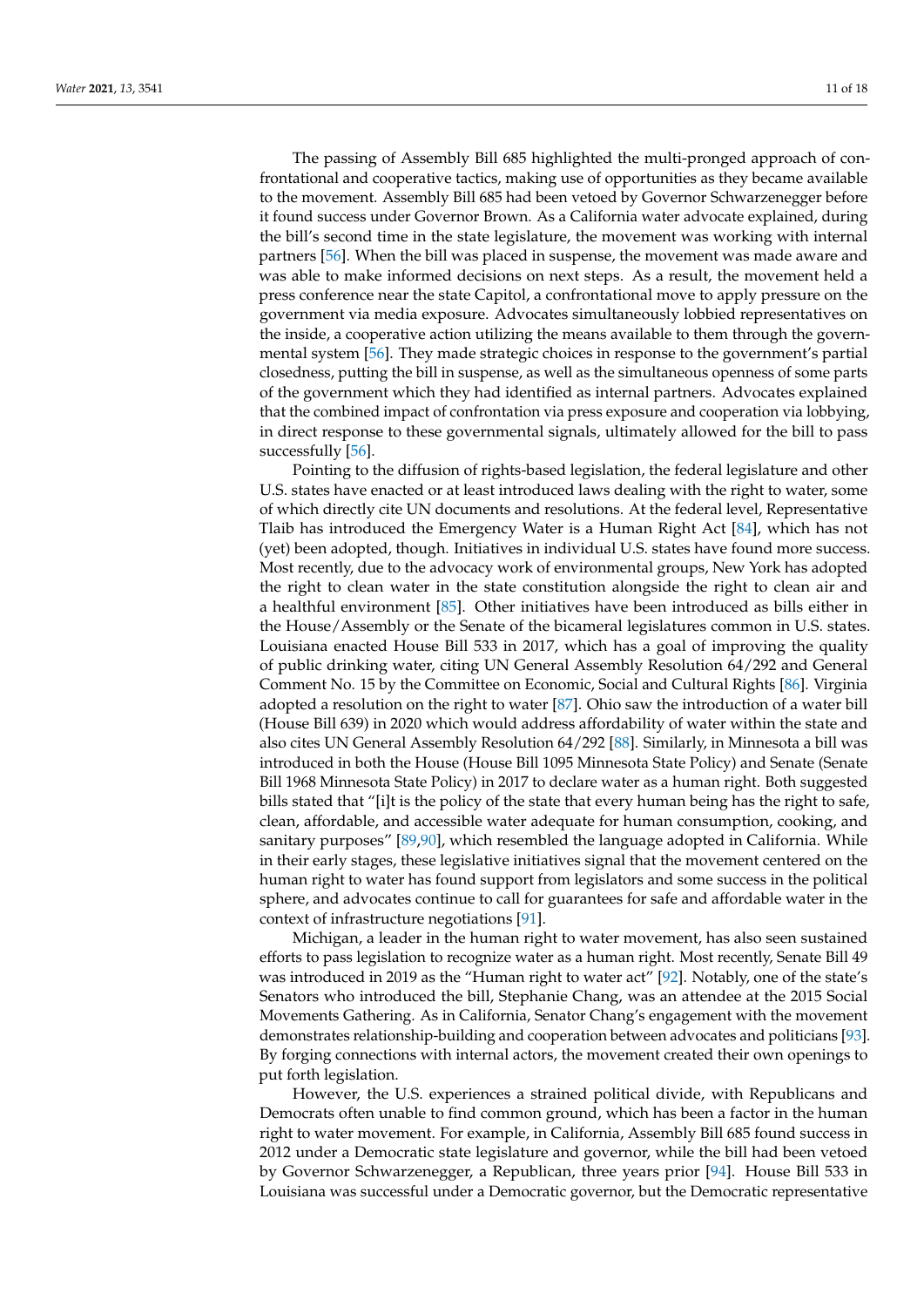who introduced the bill was met with conflict amongst Republican colleagues [\[95\]](#page-16-28). In Michigan, despite Democratic Senator Chang's support for human right to water legislation, the state's Republican controlled legislature has stopped the bill from moving forward.

Despite this divide, external factors such as the COVID-19 pandemic can lead to progressive change. Michigan, with a Republican-led state legislature, has seen a shift as the state Senate voted to extend the moratorium on shut-offs [\[28\]](#page-14-17). Where Michigan leaders had previously seen water shut-offs as an "urban Black" problem, COVID-19 exposed how water insecurity impacts communities outside of Detroit and Flint (i.e., white, middle-class communities) [\[35\]](#page-14-24). COVID-19 has challenged previous narratives that water insecurity is brought on by the people themselves rather than a lack of governmental responsiveness and support, which in turn has resulted in government action.

Constructive engagement also took the form of developing policy proposals such as water affordability plans. Since 2005, Detroit activists have been striving towards a comprehensive water affordability plan [\[96\]](#page-17-0). Advocates were aware that the right to water is often perceived as a lofty, aspirational goal, whose implementation faces challenges when confronted with the realities of shrinking cities and decaying infrastructure. To address these challenges head-on, advocates have been engaging with economists and utility specialists such as Roger Colton to design plans that meet the needs of low-income populations while also ensuring financial sustainability. MWRO and many others have cited Philadelphia as a success story in adopting an affordability program [\[27\]](#page-14-16). The city established an income-based Tiered Assistance Program (TAP) in 2017 with the goal of achieving affordability for all residents [\[97\]](#page-17-1). The program promotes a human right to water framework through its income-based tariff structure to assure accessibility for all regardless of financial ability [\[97\]](#page-17-1). Philadelphia Councilwoman Maria D. Quinones-Sanchez stated, in relation to TAP, that "safe drinking water is a basic human right" highlighting political support for the human right to water [\[95\]](#page-16-28). For advocates around the country, the TAP model has shown that the human right to water can influence policies to better protect and center the needs of communities.

# 4.3.2. Governmental Engagement

Another common cooperative strategy was direct engagement with political and governmental actors on multiple levels. The organization Martin County Concerned Citizens, for example, enacted its voice and power through direct political engagement. Following a coal slurry spill, the group travelled to Frankfort, Kentucky, to attend the meetings of the Public Service Commission and engage in the public comment section. The initial governmental response to the spill had been lackluster and government actors had talked down to the county's residents, dismissing their concerns. The Public Service Commission meetings served as an opening to the concerned citizens and a space to create visibility [\[25\]](#page-14-14).

The Alliance for Appalachia used its collective power to bring the voice of the people to the government, combining social engagement with direct political action [\[98\]](#page-17-2). Mary Love, a volunteer for Kentuckians for the Commonwealth, an organization tied to The Alliance for Appalachia, spoke to the ways in which the Alliance engaged constructively with the government on the state and federal level, for instance through lobbying days with Senators and Representatives. Under the Obama administration, the Alliance also met with EPA representatives, the Office of Water, the Office of Surface Mining Reclamation and Enforcement, and the Council on Economic Quality, which signaled the government's openness to listen to concerns [\[98\]](#page-17-2). This exemplifies how social mobilization and coalition building enabled advocates to transcend the social sphere and enter the political landscape.

Finally, individual actors not only lobbied governments officials, but also ran for office on local, state, and federal levels themselves. This may be the ultimate cooperative strategy of engagement—to take a step into the political system and seek to bring about change from within. Barbi Ann Maynard of Martin County, West Virginia, who has been a long-time advocate for clean and affordable water, bridged the gap between grassroots organizing and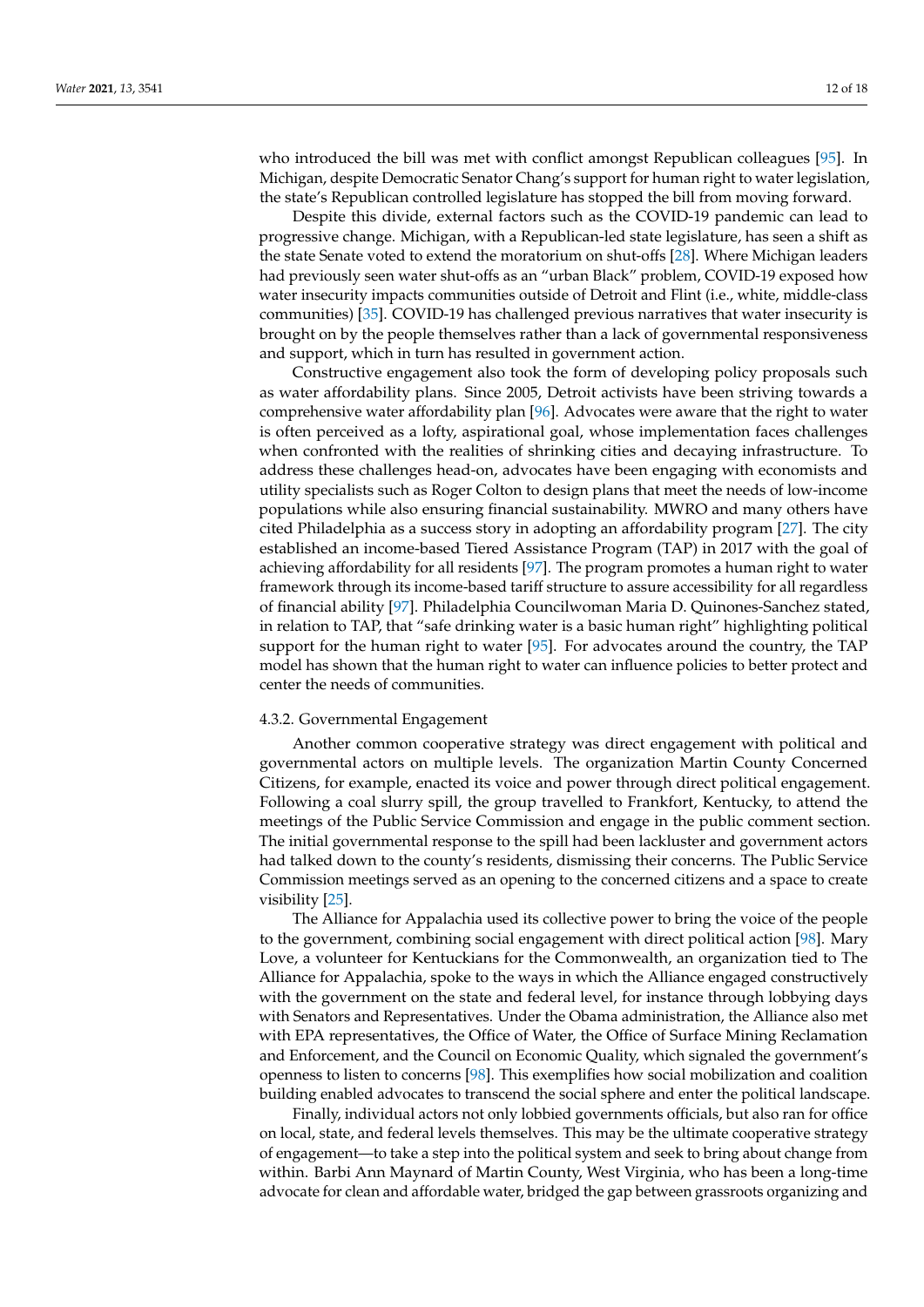politics by running for local council [\[99\]](#page-17-3). The jump from non-governmental organizations into the political system could also be seen with Laurel Firestone and Maria Herrera, both former staff with the Community Water Center in California. Firestone was appointed in 2019 to the State Water Board by Governor Newsom and Herrera was appointed in 2015 to the California Water Commission by Governor Brown [\[100,](#page-17-4)[101\]](#page-17-5). Movement successes in California, such as the passing of Assembly Bill 685, opened governmental opportunities which gave movement leaders direct pathways into the government itself to bring their expertise into decision making processes. Recently, the California Water Boards have conducted surveys on water system financial impacts and household water bill debt demonstrating their concern for affordability [\[102\]](#page-17-6). At the federal level, Catherine Flowers, the founder of the Center for Rural Enterprise and Environmental Justice and a long-time water and sanitation advocate [\[103\]](#page-17-7), has been appointed to the White House Environmental Justice Advisory Council [\[104\]](#page-17-8).

These examples show how movement actors sought out openings for governmental roles to challenge the current governmental make-up; running for local office is a way to transform trends of unresponsiveness within the government (see [\[38\]](#page-14-27)). Making these leaps from community-driven engagement to political engagement signifies the desire to translate the demand for the human right to water on the streets to the political landscape as a way to influence change from the inside. While it is too early to determine to what extent advocates in California and West Virginia have been able to bring about change from within, others have noted that persistent activism often creates demand and legitimacy and enables people on the inside to respond [\[64\]](#page-15-19) (pp. 177–178).

Combined with the confrontational acts in the courts and on the streets, action taken to engage in legislative processes helped drive the human right to water forward into the political space. While advocates chanted "water is a human right" on the streets and human rights mechanisms raised awareness of the water crisis, coalitions of advocates simultaneously approached government institutions with a unified demand for clean, affordable, and accessible water. Through multi-tiered efforts of lobbying, running for office, and introducing right to water legislation, these cooperative approaches were a necessary tactical component of the human right to water movement and found strength through coalitions that united residents, activists, and NGOs.

#### **5. Conclusions and Outlook**

The right to water movement in the U.S. has socially constructed the right to water from below. In a context with limited legislative recognition and judicial support, a context that can even be considered hostile to socio-economic rights, the movement has succeeded in animating the right to water. Initially, this right was constructed in the social sphere from the ground up with subsequent influences on legislation, policy, institutions, and service provision, demonstrating the success of the movement. The right has been propelled through various confrontational and cooperative approaches in the courts, on the streets, and at the Capitols. Advocates used adversarial approaches: protests and civil disobedience; reliance on human rights mechanisms; and litigation to a more limited extent. These confrontational approaches occurred simultaneously with the development of concrete proposals and plans for ensuring water affordability and engaging with Representatives such as Stephanie Chang during the Social Movements Gathering in Detroit. There was no clear sequencing between confrontational and cooperative strategies, but we saw a swinging pendulum between cooperative and confrontational approaches as the movement read both signals of open and closed governments. Advocates made strategic choices in response to past experience and government reactions. Where government spaces were closed, activists heated up and increased the pressure through adversarial approaches. Where spaces opened up, advocates engaged, cooperated, developed constructive proposals, pointed to successes elsewhere, and became part of the process. If such constructive engagement did not move the needle as seen in Detroit after years of discussions over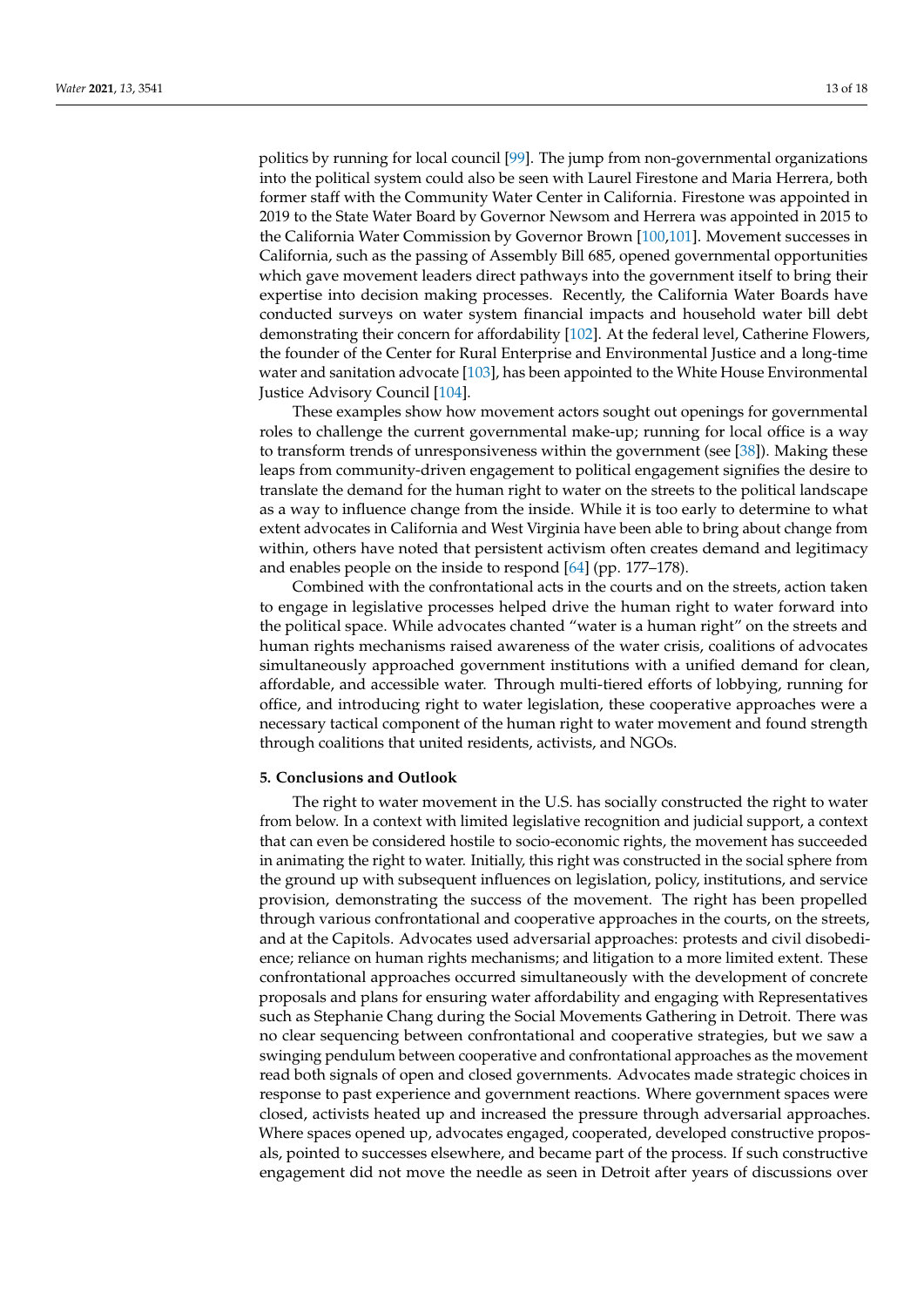suggested affordability plans, advocates returned to adversarial approaches. The right to water movement has embraced confrontational and cooperative approaches persistently.

External factors have influenced—and are likely to continue to influence—the movement, including the political divide in the U.S., global health crises such as COVID-19, and larger social movements such as Black Lives Matter. Continuing to educate the public on how these and other factors intersect with the realization of the human right to water will be crucial for the movement's success moving forward. The multi-pronged approach of agitation, litigation, and legislation has led to successes for the human right to water movement and advocates and activists will likely continue using these approaches to advance the movement.

**Author Contributions:** Both authors made substantial contributions to this research; I.T.W. largely conceptualized the study with S.K.'s support; S.K. collected and analyzed the data; S.K. and I.T.W. jointly drafted the manuscript through multiple rounds of revisions; I.T.W. acquired the funding. All authors have read and agreed to the published version of the manuscript.

**Funding:** This research was supported by the Research Council of Norway under the Grant "Elevating water rights to human rights: Has it strengthened marginalized people's claim for water?" (263096), as well as the Institute for the Study of Human Rights and the Graduate School of Arts and Sciences at Columbia University.

**Institutional Review Board Statement:** The study was conducted in accordance with the Declaration of Helsinki, and the project was reviewed by Columbia University's Institutional Review Board under Protocol Number IRB-AAAR7902 (last approved on 3 December 2020).

**Informed Consent Statement:** All participants gave their written informed consent for inclusion before they participated in the study.

**Acknowledgments:** We gratefully acknowledge the opportunity to present this research as work in progress at a workshop organized by the project on "Elevating water rights to human rights" at the Center for Law and Social Transformation in Bergen, Norway, and the Department of Legal Studies at the Central European University in Vienna, Austria, as well as insightful comments provided on an earlier draft of this article by Amanda Klasing and the Special Issue editors. Above all, we greatly appreciate the time and commitment of our interview participants who have shared their insights.

**Conflicts of Interest:** The authors declare no conflict of interest.

# **References**

- <span id="page-13-0"></span>1. Fedinick, K.P.; Wu, M.; Panditharatne, M.; Olson, E.D. *Threats on Tap: Widespread Violations Highlight Need for Investment in Water Infrastructure and Protections*; Natural Resource Defense Council: New York, NY, USA, 2017; pp. 1–26.
- <span id="page-13-1"></span>2. United States Water Alliance. *An Equitable Water Future: A National Briefing Paper*; US Water Alliance: Washington, DC, USA, 2017; pp. 1–68.
- <span id="page-13-2"></span>3. Lakhani, N. Millions of Americans Can't Afford Water, as Bills Rise 80% in a Decade. *Consumer Reports*. 10 July 2020. Available online: [https://www.consumerreports.org/personal-finance/millions-of-americans-cant-afford-water-as-bills-rise-80-percent](https://www.consumerreports.org/personal-finance/millions-of-americans-cant-afford-water-as-bills-rise-80-percent-in-a-decade-a8273700709)[in-a-decade-a8273700709](https://www.consumerreports.org/personal-finance/millions-of-americans-cant-afford-water-as-bills-rise-80-percent-in-a-decade-a8273700709) (accessed on 31 July 2021).
- <span id="page-13-3"></span>4. Food and Water Watch. *America's Secret Water Crisis: National Shut Off Survey Reveals Water Affordability Emergency Affecting Millions*; Food and Water Watch: Washington, DC, USA, 2018; Available online: [https://www.foodandwaterwatch.org/wp](https://www.foodandwaterwatch.org/wp-content/uploads/2021/03/rpt_1810_watershutoffs-web2.pdf)[content/uploads/2021/03/rpt\\_1810\\_watershutoffs-web2.pdf](https://www.foodandwaterwatch.org/wp-content/uploads/2021/03/rpt_1810_watershutoffs-web2.pdf) (accessed on 31 July 2021).
- <span id="page-13-4"></span>5. US Water Alliance. *Closing the Water Access Gap in the United States: A National Action Plan*; US Water Alliance: Washington, DC, USA, 2019; Available online: [http://uswateralliance.org/sites/uswateralliance.org/files/publications/Closing%20the%20](http://uswateralliance.org/sites/uswateralliance.org/files/publications/Closing%20the%20Water%20Access%20Gap%20in%20the%20United%20States_DIGITAL.pdf) [Water%20Access%20Gap%20in%20the%20United%20States\\_DIGITAL.pdf](http://uswateralliance.org/sites/uswateralliance.org/files/publications/Closing%20the%20Water%20Access%20Gap%20in%20the%20United%20States_DIGITAL.pdf) (accessed on 31 July 2021).
- <span id="page-13-5"></span>6. Aka, P.C. Analyzing U.S. Commitment to Socioeconomic Human Rights. *Akron. Law Rev.* **2006**, *39*, 1–48.
- <span id="page-13-6"></span>7. Albisa, C. Drawing Lines in the Sand: Building Economic and Social Rights in the United States. In *Human Rights in the United States: Beyond Exceptionalism*; Hertel, S., Libal, K., Eds.; Cambridge University Press: Cambridge, UK, 2011.
- <span id="page-13-7"></span>8. United Nations General Assembly. 64th Session, 108th Plenary Meeting U.N. Doc A/64/PV.108, New York, NY, USA. 28 July 2010. Available online: <https://undocs.org/A/64/PV.108> (accessed on 31 July 2021).
- <span id="page-13-8"></span>9. Kelly, B. Statement on Agenda Item 70: The Human Rights to Safe Drinking Water and Sanitation. Presented at the United States Mission to the United Nations, New York, NY, USA, 18 November 2019; Available online: [https://usun.usmission.gov/united](https://usun.usmission.gov/united-states-statement-on-agenda-item-70-the-human-rights-to-safe-drinking-water-and-sanitation)[states-statement-on-agenda-item-70-the-human-rights-to-safe-drinking-water-and-sanitation](https://usun.usmission.gov/united-states-statement-on-agenda-item-70-the-human-rights-to-safe-drinking-water-and-sanitation) (accessed on 31 July 2021).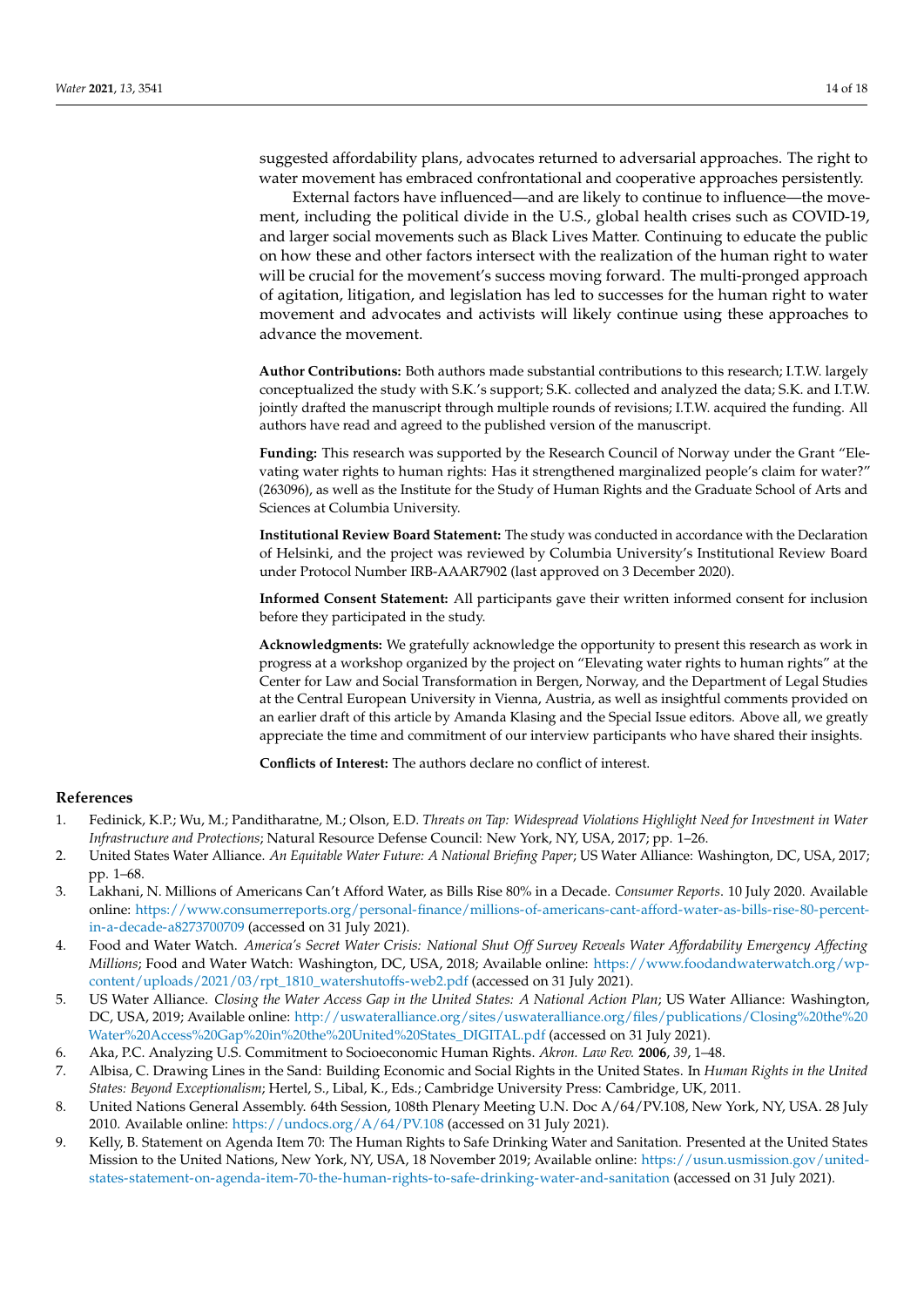- <span id="page-14-0"></span>10. Pompeo, M.; Haley, N. Remarks on the UN Human Rights Council. Presented at the United States Mission to the United Nations, Washington, DC, USA, 19 June 2018; Available online: [https://geneva.usmission.gov/2018/06/21/remarks-on-the-un-human](https://geneva.usmission.gov/2018/06/21/remarks-on-the-un-human-rights-council)[rights-council](https://geneva.usmission.gov/2018/06/21/remarks-on-the-un-human-rights-council) (accessed on 31 July 2021).
- <span id="page-14-1"></span>11. Gonzalez, C.G. Environmental Racism, American Exceptionalism, and Cold War Human Rights. *Transnatl. Law* **2017**, *26*, 281–315.
- <span id="page-14-2"></span>12. Lewis, H. "New" Human Rights? U.S. Ambivalence Toward the International Economic and Social Rights Framework. In *Bringing Human Rights Home: A History of Human Rights in the United States*; Soohoo, C., Albisa, C., Davis, M.F., Eds.; University of Pennsylvania Press: Philadelphia, PA, USA, 2008; pp. 103–144.
- <span id="page-14-3"></span>13. Way, S.-A. The "Myth" and Mystery of US History on Economic, Social, and Cultural Rights: The 1947 "United States Suggestions for Articles to be Incorporated in an International Bill of Rights". *Hum. Rights Q.* **2014**, *36*, 869–897. [\[CrossRef\]](http://doi.org/10.1353/hrq.2014.0052)
- <span id="page-14-4"></span>14. Neier, A. Social and Economic Rights: A Critique. *Hum. Rights Brief* **2006**, *13*, 1–3.
- <span id="page-14-5"></span>15. Roth, K. Defending Economic, Social and Cultural Rights: Practical Issues Faced by an International Human Rights Organization. *Hum. Rights Q.* **2004**, *26*, 63–73. [\[CrossRef\]](http://doi.org/10.1353/hrq.2004.0010)
- <span id="page-14-6"></span>16. Partners for Dignity & Rights. Mission. Available online: <https://Dignityandrights.Org/about/Mission-Vision> (accessed on 31 July 2021).
- 17. Bob, C. Bringing Human Rights Home? The Promises and Pitfalls of Rights Strategies in American Social Justice Advocacy. *Proc. Annu. Meet. Am. Soc. Int. Law* **2007**, *101*, 82–84. [\[CrossRef\]](http://doi.org/10.1017/S0272503700025246)
- <span id="page-14-7"></span>18. Tsutsui, K.; Whitlinger, C.; Lim, A. International Human Rights Law and Social Movements: States' Resistance and Civil Society's Insistence. *Annu. Rev. Law. Soc. Sci.* **2012**, *8*, 367–396. [\[CrossRef\]](http://doi.org/10.1146/annurev-lawsocsci-102811-173849)
- <span id="page-14-8"></span>19. The New York Times. Full Transcript: Democratic Presidential Debates, Night 1. *The New York Times*. 26 June 2019. Available online: <https://www.nytimes.com/2019/06/26/us/politics/democratic-debate-transcript.html> (accessed on 14 July 2020).
- <span id="page-14-9"></span>20. Biden, J. Housing Should Be a Right—Not a Privilege. But Far Too Many Americans Lack Access to Affordable, Quality, and Safe Housing. Today, I'm Releasing My \$640 Billion Plan to Change That. 11:13 a.m. *Twitter*. 24 February 2020. Available online: <https://twitter.com/joebiden/status/1231975321311694849> (accessed on 31 July 2021).
- <span id="page-14-10"></span>21. Sanders, B.; Lawrence, B. Clean Water is a Human Right. In America It's More a Profit Machine. *The Guardian*. 23 June 2020. Available online: [https://www.theguardian.com/us-news/commentisfree/2020/jun/23/clean-water-should-be-an-american](https://www.theguardian.com/us-news/commentisfree/2020/jun/23/clean-water-should-be-an-american-human-right-not-a-government-profit-machine)[human-right-not-a-government-profit-machine](https://www.theguardian.com/us-news/commentisfree/2020/jun/23/clean-water-should-be-an-american-human-right-not-a-government-profit-machine) (accessed on 14 July 2020).
- <span id="page-14-11"></span>22. Kozikis, S.; Winkler, I.T. The Paradox of Framing Water as a Human Right in the United States: An Analysis of Power and Resistance. *J. Hum. Rights* **2020**, *19*, 464–483. [\[CrossRef\]](http://doi.org/10.1080/14754835.2020.1803053)
- <span id="page-14-12"></span>23. Braun, V.; Clarke, V. Using Thematic Analysis in Psychology. *Qual. Res. Psychol.* **2006**, *3*, 77–101. [\[CrossRef\]](http://doi.org/10.1191/1478088706qp063oa)
- <span id="page-14-13"></span>24. The Alliance for Appalachia. About Us. Available online: <https://Theallianceforappalachia.Org/Mission-Values/> (accessed on 31 July 2021).
- <span id="page-14-14"></span>25. McCoy, N. Martin County, KY, USA. Personal communication, 25 July 2018.
- <span id="page-14-15"></span>26. Firestone, L. Sacramento, CA, USA. Personal communication, 21 June 2018.
- <span id="page-14-16"></span>27. Orduño, S. Detroit, MI, USA. Personal communication, 18 July 2018.
- <span id="page-14-17"></span>28. Fancher, M. Detroit, MI, USA. Personal communication, 16 December 2020.
- <span id="page-14-18"></span>29. Jones, P. Washington, DC, USA. Personal communication, 21 December 2020.
- <span id="page-14-19"></span>30. People's Tribune. International Social Movements Gathering on Water and Affordable Housing, Detroit, MI. *People's Tribune*. July 2015. Available online: <http://peoplestribune.org/pt-news/2015/06/international-social-movements> (accessed on 14 July 2020).
- <span id="page-14-20"></span>31. Gauri, V.; Brinks, D.M. Courting Social Justice: Judicial Enforcement of Social and Economic Rights in the Developing World; Cambridge University Press: Cambridge, UK, 2009.
- <span id="page-14-21"></span>32. Winkler, I.T. Socio-economic rights: Consolidating progress, charting future directions. In *A Research Agenda for Human Rights*; Stohl, M., Brysk, A., Eds.; Edgar Elgar Publishing: Cheltenham, UK, 2020; pp. 111–125.
- <span id="page-14-22"></span>33. Hertel, S. Hungry for Justice: Social Mobilization on the Right to Food in India. *Dev. Chang.* **2014**, *46*, 72–94. [\[CrossRef\]](http://doi.org/10.1111/dech.12144)
- <span id="page-14-23"></span>34. Polletta, F.; Jasper, J.M. Collective Identity and Social Movements. *Annu. Rev. Sociol.* **2001**, *27*, 283–305. [\[CrossRef\]](http://doi.org/10.1146/annurev.soc.27.1.283)
- <span id="page-14-24"></span>35. Jennings, A.; Detroit, MI, USA. Personal communication, 11 December 2020.
- <span id="page-14-25"></span>36. Meyer, D.S.; Minkoff, D.C. Conceptualizing Political Opportunity. *Soc. Forces* **2004**, *82*, 1457–1492. [\[CrossRef\]](http://doi.org/10.1353/sof.2004.0082)
- <span id="page-14-26"></span>37. Tarrow, S. *Power in Movement*, 2nd ed.; Cambridge University Press: Cambridge, UK, 1994.
- <span id="page-14-27"></span>38. Eisinger, P.K. The Conditions of Protest Behavior in American Cities. *Am. Political Sci. Rev.* **1973**, *67*, 11–28. [\[CrossRef\]](http://doi.org/10.2307/1958525)
- 39. Minkoff, D.C. From Service Provision to Institutional Advocacy: The Shifting Legitimacy of Organizational Forms. *Soc. Forces* **1994**, *72*, 943–969. [\[CrossRef\]](http://doi.org/10.2307/2580289)
- 40. Kitschelt, H.P. Political Opportunity Structures and Political Protest: Anti-Nuclear Movements in Four Democracies. *Brit. J. Polit. Sci.* **1986**, *16*, 57–85. [\[CrossRef\]](http://doi.org/10.1017/S000712340000380X)
- <span id="page-14-28"></span>41. Adams, A.E.; Shriver, T.E. Challenging Extractive Industries: How Political Context and Targets Influence Tactical Choice. *Sociol. Perspect.* **2016**, *59*, 892–909. [\[CrossRef\]](http://doi.org/10.1177/0731121416641683)
- <span id="page-14-29"></span>42. Perelman, J.; White, L.E. Experience and Theory in African Economic and Social Rights Activism. In *Stones of Hope*; White, L.E., Perelman, J., Eds.; Stanford University Press: Stanford, CA, USA, 2011; pp. 149–171.
- <span id="page-14-30"></span>43. Finnegan, A.C.; Saltsman, A.P.; White, S.K. Negotiating Politics and Culture: The Utility of Human Rights for Activist Organizing in the United States. *J. Hum. Rights Pract.* **2010**, *2*, 307–333. [\[CrossRef\]](http://doi.org/10.1093/jhuman/huq009)
- <span id="page-14-31"></span>44. Sellers, M. Universal Human Rights in the Law of the United States. *Am. J. Comp. Law* **2010**, *58*, 533–553. [\[CrossRef\]](http://doi.org/10.5131/ajcl.2009.0040)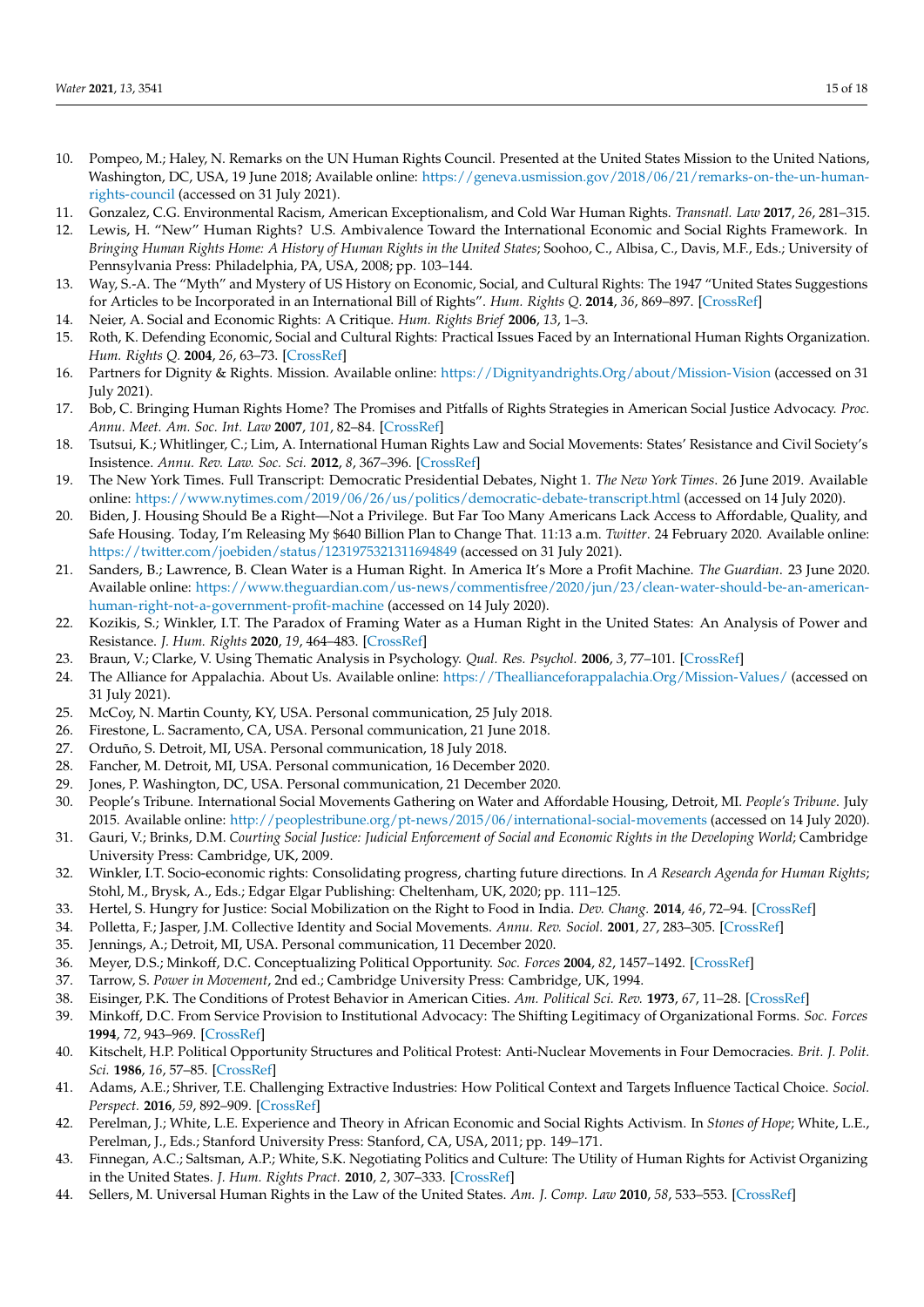- <span id="page-15-0"></span>45. Schwartz, B.; Berkeley, CA, USA. Personal communication, 18 June 2018.
- <span id="page-15-1"></span>46. Kitaba-Gabiglio, B.; Detroit, MI, USA. Personal communication, 21 December 2020.
- <span id="page-15-2"></span>47. Lyda et al. v. City of Detroit; Case No. 13-53846; Bankr. E.D. Mich. 19 November 2014. Available online: [https://casetext.com/](https://casetext.com/case/lyda-v-city-of-detroit-in-re-city-of-detroit-2) [case/lyda-v-city-of-detroit-in-re-city-of-detroit-2](https://casetext.com/case/lyda-v-city-of-detroit-in-re-city-of-detroit-2) (accessed on 31 July 2021).
- <span id="page-15-3"></span>48. McGehee, C.S. Lyda et al. v. City of Detroit. Brief Amicus Curiae of International Network for Economic, Social, and Cultural Rights. ESCR-Net. 3 February 2015. Available online: [https://www.escr-net.org/sites/default/files/Detroit%20water%20case%](https://www.escr-net.org/sites/default/files/Detroit%20water%20case%20amicus%20-%20FINAL%20as%20filed%20(3%20Feb%202015).pdf) [20amicus%20-%20FINAL%20as%20filed%20\(3%20Feb%202015\).pdf](https://www.escr-net.org/sites/default/files/Detroit%20water%20case%20amicus%20-%20FINAL%20as%20filed%20(3%20Feb%202015).pdf) (accessed on 31 July 2021).
- <span id="page-15-4"></span>49. ACLU Fund of Michigan. Civil Rights Coalition Files Class Action Lawsuit Challenging Detroit Water Shutoff Policy. *ACLU Michigan*. 9 July 2020. Available online: [https://www.aclu.org/press-releases/civil-rights-coalition-files-class-action-lawsuit](https://www.aclu.org/press-releases/civil-rights-coalition-files-class-action-lawsuit-challenging-detroit-water-shutoff)[challenging-detroit-water-shutoff](https://www.aclu.org/press-releases/civil-rights-coalition-files-class-action-lawsuit-challenging-detroit-water-shutoff) (accessed on 31 July 2021).
- <span id="page-15-5"></span>50. De Albuquerque, C. Report of the Special Rapporteur on the Human Right to Safe Drinking Water and Sanitation. United Nations General Assembly, UN Doc A/HRC/18/33/Add.4. 2 August 2011. Available online: <https://undocs.org/A/HRC/18/33/Add.4> (accessed on 31 July 2021).
- <span id="page-15-6"></span>51. De Albuquerque, C.; Farha, L. Joint Press Statement by Special Rapporteur on Adequate Housing as a Component of the Right to an Adequate Standard of Living and to Right to Non-Discrimination in this Context, and Special Rapporteur on the Human Right to Safe Drinking Water and Sanitation, Visit to City of Detroit (United States of America) 18–20 October 2014. United Nations. October 2014. Available online: [https://www.ohchr.org/EN/NewsEvents/Pages/DisplayNews.aspx?NewsID=15188&LangID=](https://www.ohchr.org/EN/NewsEvents/Pages/DisplayNews.aspx?NewsID=15188&LangID=E) [E](https://www.ohchr.org/EN/NewsEvents/Pages/DisplayNews.aspx?NewsID=15188&LangID=E) (accessed on 31 July 2021).
- <span id="page-15-7"></span>52. Alston, P.; Farha, L.; Heller, L. Allegation Letter USA 2/2016. Office of the High Commissioner for Human Rights. 5 April 2016. Available online: <https://spcommreports.ohchr.org/TMResultsBase/DownLoadPublicCommunicationFile?gId=18792> (accessed on 31 July 2021).
- <span id="page-15-8"></span>53. United Nations General Assembly. *Report of the Working Group of Experts on People of African Descent on its Mission to the United States of America*; U.N. Doc A/HRC/33/61/Add.2; United Nations General Assembly: Geneva, Switzerland, 18 August 2016; Available online: <https://undocs.org/en/A/HRC/33/61/Add.2> (accessed on 31 July 2021).
- <span id="page-15-9"></span>54. Pilkington, E. A Journey through a Land of Extreme Poverty: Welcome to America. *The Guardian*. 15 December 2017. Available online: <theguardian.com/society/2017/dec/15/america-extreme-poverty-un-special-rapporteur> (accessed on 19 September 2021).
- <span id="page-15-10"></span>55. Alston, P. Oral Statement by Mr. Philip Alston Special Rapporteur on Extreme Poverty and Human Rights. Presented at the 38th Session of the Human Rights Council, Geneva, Switzerland, 22 June 2018. Available online: [https://www.ohchr.org/EN/](https://www.ohchr.org/EN/NewsEvents/Pages/DisplayNews.aspx?NewsID=23243) [NewsEvents/Pages/DisplayNews.aspx?NewsID=23243](https://www.ohchr.org/EN/NewsEvents/Pages/DisplayNews.aspx?NewsID=23243) (accessed on 31 July 2021).
- <span id="page-15-11"></span>56. California Advocate; California, CA, USA. Personal communication, 30 December 2021.
- <span id="page-15-12"></span>57. Charlesworth, H.; Larking, E. Introduction: The Regulatory Power of the Universal Periodic Review. In *Human Rights and the Universal Periodic Review: Rituals and Ritualism*; Charlesworth, H., Larking, E., Eds.; Cambridge University Press: Cambridge, UK, 2015.
- <span id="page-15-13"></span>58. Human Rights Council. *Report of the Working Group on the Universal Periodic Review*; 13th Session, U.N. Doc A/HRC/30/12; 58; Human Rights Council: Geneva, Switzerland, 2015; Available online: <https://undocs.org/A/HRC/30/12> (accessed on 31 July 2021).
- <span id="page-15-14"></span>59. Human Rights Council. *UPR of United State of America: Thematic List of Recommendations*; 3rd Cycle, 36th Session; Human Rights Council: Geneva, Switzerland, 2020; Available online: [http://lib.ohchr.org/HRBodies/UPR/Documents/session36/US/UPR36\\_](http://lib.ohchr.org/HRBodies/UPR/Documents/session36/US/UPR36_United%20States%20of%20America_Thematic_List_of_Recommendations.docx) [United%20States%20of%20America\\_Thematic\\_List\\_of\\_Recommendations.docx](http://lib.ohchr.org/HRBodies/UPR/Documents/session36/US/UPR36_United%20States%20of%20America_Thematic_List_of_Recommendations.docx) (accessed on 31 July 2021).
- <span id="page-15-15"></span>60. U.S. Mission Geneva. *U.S. UPR Working Groups: 2016 Year-End Summary*; U.S. Mission to International Organizations in Geneva; US Mission Geneva: Geneva, Switzerland, 11 January 2017. Available online: [https://geneva.usmission.gov/2017/01/17/u-s](https://geneva.usmission.gov/2017/01/17/u-s-upr-working-groups-2016-year-end-summary/)[upr-working-groups-2016-year-end-summary/](https://geneva.usmission.gov/2017/01/17/u-s-upr-working-groups-2016-year-end-summary/) (accessed on 31 July 2021).
- <span id="page-15-16"></span>61. Landy, R.; USA. Personal communication, 23 December 2020.
- <span id="page-15-17"></span>62. Inter-American Commission on Human Rights. *Access to Water in the Americas: An Introduction to the Human Right to Water in the Inter-American System*; Annual Report 2015; Inter-American Commission on Human Rights: San José, Costa Rica, 2015; pp. 458–503. Available online: [http://www.oas.org/en/iachr/docs/annual/2015/doc-en/InformeAnual2015-cap4A-agua-EN.](http://www.oas.org/en/iachr/docs/annual/2015/doc-en/InformeAnual2015-cap4A-agua-EN.pdf) [pdf](http://www.oas.org/en/iachr/docs/annual/2015/doc-en/InformeAnual2015-cap4A-agua-EN.pdf) (accessed on 4 September 2020).
- <span id="page-15-18"></span>63. Inter-American Commission on Human Rights. EEUU: Acceso al Agua. YouTube. 2016. Available online: [https://www.youtube.](https://www.youtube.com/watch?v=uNqNhuNnFWE) [com/watch?v=uNqNhuNnFWE](https://www.youtube.com/watch?v=uNqNhuNnFWE) (accessed on 4 September 2020).
- <span id="page-15-19"></span>64. Houtzager, P.; White, L.E. The Long Arc of Pragmatic Economic and Social Rights Advocacy. In *Stones of Hope*; White, L.E., Perelman, J., Eds.; Stanford University Press: Palo Alto, CA, USA, 2010; pp. 172–194. [\[CrossRef\]](http://doi.org/10.1515/9780804776431-012)
- <span id="page-15-20"></span>65. Pauli, B.J. The Long Road Out of Crisis: (Re)Building Trust in Flint's Public Water from Poisoning to Pandemic. In *Public Water and COVID-19: Dark Clouds and Silver Linings*; McDonald, D.A., Spronk, S., Chavez, D., Eds.; Municipal Services Project: Kingston, ON, Canada; Transnational Institute: Amsterdam, The Netherlands; Latin American Council of Social Sciences: Buenos Aires, Argentina, 2021; pp. 311–328.
- <span id="page-15-21"></span>66. Chapman, M.M. Hundreds in Detroit Protest Over Move to Shut Off Water. *The New York Times*. 18 July 2014. Available online: <https://www.nytimes.com/2014/07/19/us/protesters-picket-detroit-over-move-to-shut-off-water.html> (accessed on 14 July 2020).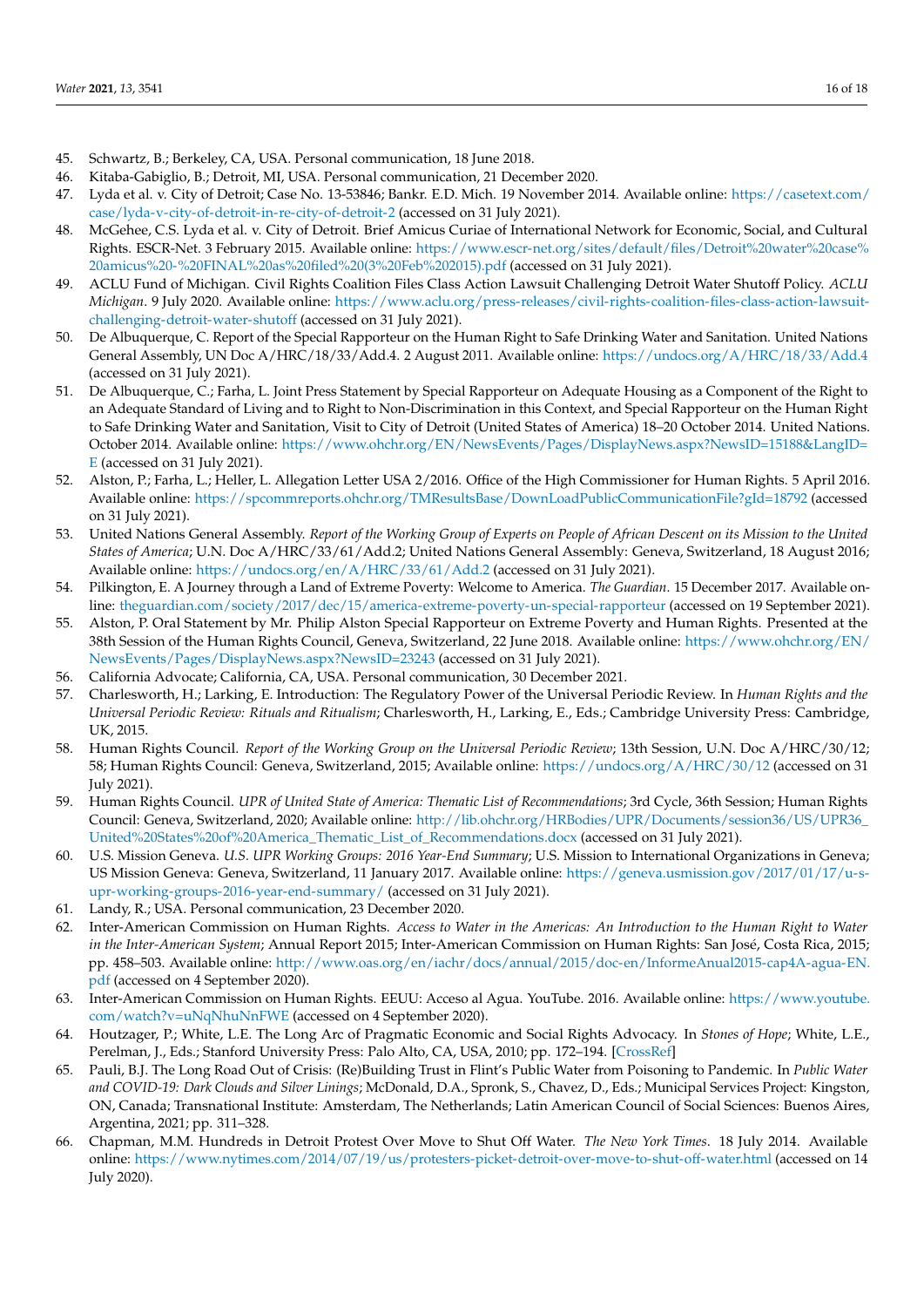- <span id="page-16-0"></span>67. Terry, N. Group Rallies against Water Shutoffs in Detroit. *The Detroit News*. 23 April 2018. Available online: [https://www.](https://www.detroitnews.com/story/news/local/detroit-city/2018/04/23/group-rallies-detroit-water-shutoffs/34172799) [detroitnews.com/story/news/local/detroit-city/2018/04/23/group-rallies-detroit-water-shutoffs/34172799](https://www.detroitnews.com/story/news/local/detroit-city/2018/04/23/group-rallies-detroit-water-shutoffs/34172799) (accessed on 31 July 2021).
- <span id="page-16-1"></span>68. Clark, C. Water Justice Struggles as a Process of Commoning. *Community Dev. J.* **2018**, *54*, 80–99. [\[CrossRef\]](http://doi.org/10.1093/cdj/bsy052)
- <span id="page-16-2"></span>69. Levy, K. *I Do Mind Dying*; Vimeo: Detroit, MI, USA, 2014. Available online: <https://vimeo.com/99499580> (accessed on 31 July 2021).
- <span id="page-16-3"></span>70. Murthy, S.L. A New Constitutive Commitment to Water. *Boston Coll. J. Law Soc. Justice* **2016**, *36*, 159–233.
- <span id="page-16-4"></span>71. Dickson, J.D. Almost 3 Years Later, Homrich 9 Appear Headed to Court. *The Detroit News*. 10 October 2017. Available online: <https://www.detroitnews.com/story/news/local/detroit-city/2017/01/10/homrich-water-shutoffs-court/96396538> (accessed on 6 August 2021).
- <span id="page-16-5"></span>72. Cwiek, S. Three Years after Arrests, Charges against Detroit Water Protesters Dismissed. Michigan Radio. 2017. Available online: [https://www.michiganradio.org/law/2017-06-20/three-years-after-arrests-charges-against-detroit-water-protesters](https://www.michiganradio.org/law/2017-06-20/three-years-after-arrests-charges-against-detroit-water-protesters-dismissed)[dismissed](https://www.michiganradio.org/law/2017-06-20/three-years-after-arrests-charges-against-detroit-water-protesters-dismissed) (accessed on 2 November 2021).
- <span id="page-16-6"></span>73. Walk, J.; Naoma, WV, USA. Personal communication, 26 July 2018.
- <span id="page-16-7"></span>74. Poor People's Campaign. About Us. Available online: <https://www.poorpeoplescampaign.org/about> (accessed on 31 July 2021).
- <span id="page-16-8"></span>75. Poor People's Campaign. Our Demands. Available online: <https://www.poorpeoplescampaign.org/about/our-demands> (accessed on 31 July 2021).
- <span id="page-16-9"></span>76. Contreras, R. Poor People's Campaign: Eyes Low-Income Voters in 13 States. *The Washington Post*. August 2020. Available online: [https://www.washingtonpost.com/national/religion/poor-peoples-campaign-eyes-low-income-voters-in-13-states/](https://www.washingtonpost.com/national/religion/poor-peoples-campaign-eyes-low-income-voters-in-13-states/2020/08/11/060551c6-db88-11ea-b4f1-25b762cdbbf4_story.html) [2020/08/11/060551c6-db88-11ea-b4f1-25b762cdbbf4\\_story.html](https://www.washingtonpost.com/national/religion/poor-peoples-campaign-eyes-low-income-voters-in-13-states/2020/08/11/060551c6-db88-11ea-b4f1-25b762cdbbf4_story.html) (accessed on 6 August 2021).
- <span id="page-16-10"></span>77. Blanton, T.; Berea, KY, USA. Personal communication, 24 July 2018.
- <span id="page-16-11"></span>78. The Guardian. Have You Faced Local Sanitation Issues in the US? We Want to Hear from You. *The Guardian*. 11 February 2021. Available online: <https://www.theguardian.com/us-news/2021/feb/11/sanitation-sewage-community-tell-us> (accessed on 19 September 2021).
- <span id="page-16-12"></span>79. Rosser, A.; Charleston, WV, USA. Personal communication, 23 July 2018.
- <span id="page-16-13"></span>80. West Virginia Rivers Coalition. About Us. Available online: Https://Wyrivers.Org/about/about-Us (accessed on 6 August 2021).
- <span id="page-16-14"></span>81. California, Assem. Bill 685, 2012 Reg. Sess., Cal. Stat. 2012. Available online: [https://leginfo.legislature.ca.gov/faces/](https://leginfo.legislature.ca.gov/faces/billNavClient.xhtml?bill_id=201120120AB685) [billNavClient.xhtml?bill\\_id=201120120AB685](https://leginfo.legislature.ca.gov/faces/billNavClient.xhtml?bill_id=201120120AB685) (accessed on 6 August 2021).
- <span id="page-16-15"></span>82. Winkler, I.T. *The Human Right to Water: Significance, Legal Status and Implications for Water Allocation*, 1st ed.; Hart Publishing: Oxford, UK, 2012.
- <span id="page-16-16"></span>83. California, Sen. Bill 200, 2019 Reg. Sess., Cal. Stat. 2019. Available online: [https://leginfo.legislature.ca.gov/faces/billTextClient.](https://leginfo.legislature.ca.gov/faces/billTextClient.xhtml?bill_id=201920200SB200) [xhtml?bill\\_id=201920200SB200](https://leginfo.legislature.ca.gov/faces/billTextClient.xhtml?bill_id=201920200SB200) (accessed on 6 August 2021).
- <span id="page-16-17"></span>84. U.S. Congress. Emergency Water Is a Human Right Act of 2021. H.R.616. 117th Cong. Available online: [https://www.Congress.](https://www.Congress.Gov/Bill/117th-Congress/House-Bill/616) [Gov/Bill/117th-Congress/House-Bill/616](https://www.Congress.Gov/Bill/117th-Congress/House-Bill/616) (accessed on 19 September 2021).
- <span id="page-16-18"></span>85. Gutiérrez, N.; Keegan, B. Environmental Rights Amendment Passes in New York. *Earthjustice*. 3 November 2021. Available online: <https://earthjustice.org/news/press/2021/environmental-rights-amendment-passes-in-new-york> (accessed on 10 November 2021).
- <span id="page-16-19"></span>86. Louisiana, House Bill 533, 2017 Reg. Sess., La. Stat. 2017. Available online: [http://www.legis.la.gov/legis/BillInfo.aspx?s=17](http://www.legis.la.gov/legis/BillInfo.aspx?s=17RS&b=HB533&sbi=y) [RS&b=HB533&sbi=y](http://www.legis.la.gov/legis/BillInfo.aspx?s=17RS&b=HB533&sbi=y) (accessed on 6 August 2021).
- <span id="page-16-20"></span>87. Virginia, House Bill HJ 538, 2021 Reg. Sess., Va. Stat. 2021. Available online: [https://lis.virginia.gov/cgi-bin/legp604.exe?211+](https://lis.virginia.gov/cgi-bin/legp604.exe?211+sum+HJ538) [sum+HJ538](https://lis.virginia.gov/cgi-bin/legp604.exe?211+sum+HJ538) (accessed on 10 August 2021).
- <span id="page-16-21"></span>88. Ohio, House Bill 639, 2019 Reg. Sess., Ohio Stat. 2019. Available online: [https://www.legislature.ohio.gov/legislation/legislation](https://www.legislature.ohio.gov/legislation/legislation-summary?id=GA133-HB-639)[summary?id=GA133-HB-639](https://www.legislature.ohio.gov/legislation/legislation-summary?id=GA133-HB-639) (accessed on 6 August 2021).
- <span id="page-16-22"></span>89. Minnesota, House Bill 1095, 2017 Reg. Sess., Minn. Stat. 2017. Available online: [https://www.revisor.mn.gov/bills/bill.php?b=](https://www.revisor.mn.gov/bills/bill.php?b=house&f=HF1095&ssn=0&y=2017) [house&f=HF1095&ssn=0&y=2017](https://www.revisor.mn.gov/bills/bill.php?b=house&f=HF1095&ssn=0&y=2017) (accessed on 6 August 2021).
- <span id="page-16-23"></span>90. Minnesota, Sen. Bill 1968, 2017 Reg. Sess., Minn. Stat. 2017. Available online: [https://www.revisor.mn.gov/bills/bill.php?b=](https://www.revisor.mn.gov/bills/bill.php?b=senate&f=sf1968&ssn=0&y=2017) [senate&f=sf1968&ssn=0&y=2017](https://www.revisor.mn.gov/bills/bill.php?b=senate&f=sf1968&ssn=0&y=2017) (accessed on 6 August 2021).
- <span id="page-16-24"></span>91. Human Rights Watch. US: Advance Human Right to Safe, Affordable Water. *Human Rights Watch*. 8 September 2021. Available online: <https://www.hrw.org/news/2021/09/08/us-advance-human-right-safe-affordable-water> (accessed on 19 September 2021).
- <span id="page-16-25"></span>92. Michigan, Senate Bill 49, 2019 Reg. Sess., Mich. Stat. 2019. Available online: <http://legislature.mi.gov/doc.aspx?2019-SB-0049> (accessed on 15 November 2021).
- <span id="page-16-26"></span>93. Unitarian Universalist Service Committee. In Their Own Words: What We Need is Affordability. Available online: [https:](https://www.uusc.org/in-their-own-words-what-we-need-is-affordability) [//www.uusc.org/in-their-own-words-what-we-need-is-affordability](https://www.uusc.org/in-their-own-words-what-we-need-is-affordability) (accessed on 14 July 2020).
- <span id="page-16-27"></span>94. Walton, B. California Right to Water Bill Vetoed. Available online: [https://www.circleofblue.org/2009/world/california-right-to](https://www.circleofblue.org/2009/world/california-right-to-water-bill-vetoed)[water-bill-vetoed](https://www.circleofblue.org/2009/world/california-right-to-water-bill-vetoed) (accessed on 17 January 2021).
- <span id="page-16-28"></span>95. Gagliano, K. Bad Blood Boils over Bad Water. Available online: [https://www.dailyworld.com/story/news/2017/05/18/bad](https://www.dailyworld.com/story/news/2017/05/18/bad-blood-boils-over-bad-water/101828564/)[blood-boils-over-bad-water/101828564/](https://www.dailyworld.com/story/news/2017/05/18/bad-blood-boils-over-bad-water/101828564/) (accessed on 17 January 2021).